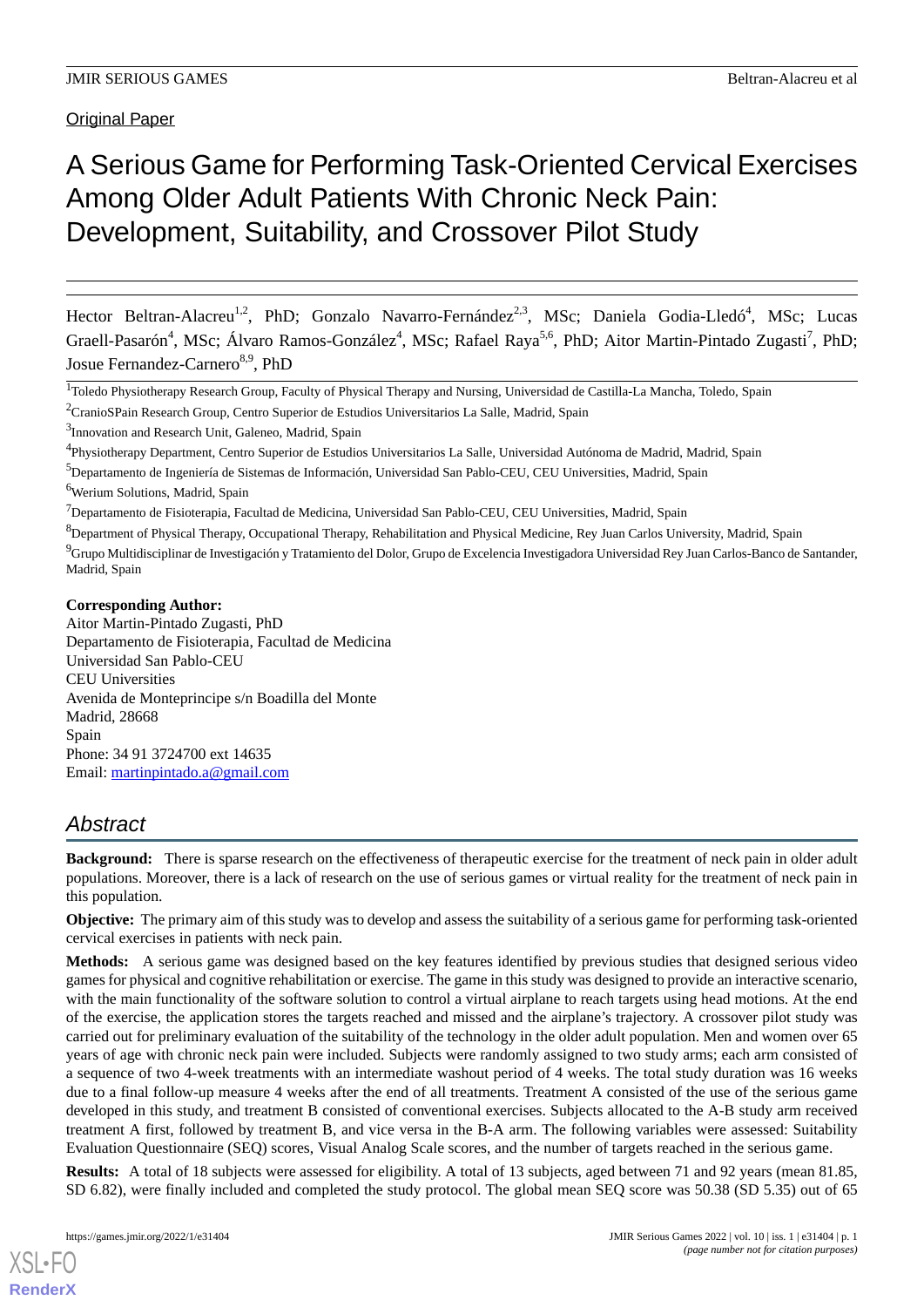points, showing good suitability of the serious game. Most patients considered the experience very enjoyable and "real" in terms of the virtual environment and found the information provided to be clear. Also, they believed that the game could be very helpful for their rehabilitation. None of the patients felt any neck pain or discomfort when playing the game, and only 2 patients out of 13 (15%) reported some degree of dizziness, eye discomfort, or disorientation, which did not limit their capacity to finish the session.

**Conclusions:** The serious game developed in this study showed good suitability for use in adults over 70 years of age with chronic neck pain. The game was a safe method for performing task-oriented cervical exercises, and patients reported very high levels of satisfaction and acceptance after the use of this technology.

#### *(JMIR Serious Games 2022;10(1):e31404)* doi:  $10.2196/31404$

#### **KEYWORDS**

video games; neck pain; aged; virtual reality; exercise therapy; physical therapy modalities; technology

### *Introduction*

Neck pain is a highly prevalent musculoskeletal disorder among populations of developed societies that leads to considerable pain, disability, and economic burden [[1\]](#page-10-0). The 1-year prevalence of neck pain in the general population has been shown to be 25.8% (range 4.8%-79.5%) on average, with a point prevalence of 14.4% (range 0.4%-41.5%) [\[2](#page-10-1)]. It has been ranked as the 4th-greatest contributor to overall global disability and 21st in terms of overall burden [\[3\]](#page-10-2). Between 50% and 85% of the general population who experience neck pain at some point in their lives will report it again 1 to 5 years later [[4\]](#page-10-3). Neck pain has been shown to be higher in females and to increase with age, up to 70 to 74 years, then to decrease with older age [[1\]](#page-10-0). However, results from the Spanish National Health Survey showed that the age group of individuals older than 75 years had a higher prevalence of chronic neck pain (17.32% of males and 34.60% of females) compared to other age groups [\[5](#page-10-4)].

Clinical guidelines recommend therapeutic exercise as one of the main therapeutic options for patients with neck pain [[6\]](#page-10-5). However, recent systematic reviews have highlighted the need for further research, as there has only been low- or moderate-quality evidence to support its effectiveness [\[7](#page-10-6),[8\]](#page-11-0).

The use of technology in the context of the prescription or performance of therapeutic exercise in patients with neck pain has become more popular in recent years. Serious gaming has been described as the use of computer games where the primary goal is not pure entertainment [[9](#page-11-1)]. Serious games have shown positive clinical results in physical rehabilitation [[10\]](#page-11-2) and pain management contexts [\[11](#page-11-3)]; they are believed to increase motivation and engagement in health care contexts, in which patients are required to undergo repetitive or mundane tasks that can be perceived as boring or nonmotivating. These games involve participation in challenging game environments that can potentially help patients to be more adherent to treatment regimens, as well as focus their attention on an engaging distraction away from aversive symptoms [[9,](#page-11-1)[12](#page-11-4)].

The use of serious games for neck pain has been evaluated in various investigations, normally described in terms of immersive virtual reality (VR) serious games using head-mounted displays or using nonimmersive flat-screen computer games [\[13](#page-11-5)-[15\]](#page-11-6). Recent systematic reviews reported that existing evidence of VR effectiveness in patients with chronic neck pain is promising

[XSL](http://www.w3.org/Style/XSL)•FO **[RenderX](http://www.renderx.com/)**

[[15\]](#page-11-6) but recommended further focused, high-quality research due to the low-quality evidence available [\[14](#page-11-7)].

Previous research studies have developed serious games or VR systems and investigated their use in terms of assessment of neck kinematics [\[16](#page-11-8),[17\]](#page-11-9) and exercise prescription for the treatment of patients with neck pain  $[18,19]$  $[18,19]$  $[18,19]$  $[18,19]$ ; these treatments showed good psychometric properties [\[17](#page-11-9)] and effectiveness in neck pain, disability, satisfaction, or cervical motion kinematics [[18\]](#page-11-10). However, to the authors' knowledge, no previous research has investigated the suitability of the use of similar technologies in the performance of task-oriented neck exercises in older adult populations with chronic neck pain.

There is sparse research on the effectiveness of therapeutic exercise for the treatment of neck pain in older adult populations [[8\]](#page-11-0). Moreover, there is a lack of research on the use of serious games or VR for the treatment of neck pain in this population [[14\]](#page-11-7). Previous research has suggested that VR technology could improve variables such as functional mobility through improving gait quality and resistance in older populations [\[20](#page-11-12)]. A recent systematic review also suggested that VR interventions have the potential to improve health outcomes in older adults. However, factors including frailty as well as usability or acceptability of this technology need to be explored in future research in this population [\[21](#page-11-13)].

The use of serious video games with motion capture sensors has become popular in physical treatments in the last decade. Some pieces of commercial equipment, mainly Wii or Kinect, have been applied for clinical purposes among older adult people, especially for balance training [\[22](#page-11-14)[,23](#page-11-15)] or pain management [[24\]](#page-11-16). Most of these studies demonstrated that functions such as walking, muscle strength, and other motor functions improved. Despite their potential, these kinds of commercial devices have not been designed to monitor and register relevant parameters, such as range of motion (ROM) or movement velocity, which would be useful for quantifying the progress of the intervention. In addition, they are usually designed to train functional movements of the lower and upper limbs.

The video game in this study is controlled by the ENLAZA sensor (Werium Solutions), which consists of an inertial sensor that translates the cervical ROM into mouse pointer displacements. The ENLAZA interface has previously been used for the following purposes: as an input device [[25\]](#page-11-17), for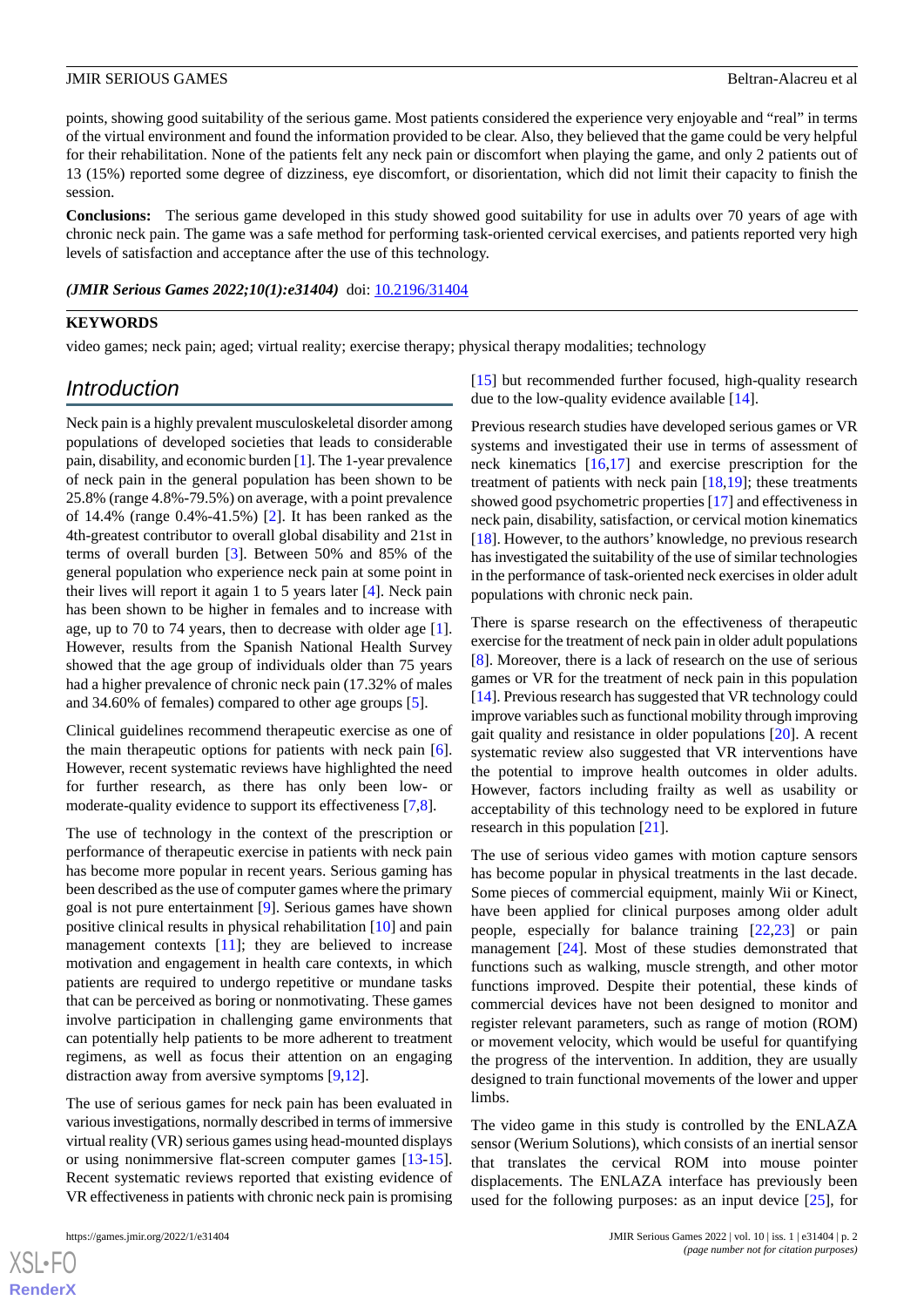physical rehabilitation [\[26](#page-11-18)], and for biomechanical assessment [[27](#page-11-19)[-29](#page-12-0)]. These previous studies show the potential of the use of the device in the rehabilitation of cervical movement in people with neurological disorders, such as cerebral palsy. However, this device has never been tested in the population being investigated in this paper.

The primary objective of this study was to develop and assess the suitability of a serious game for performing task-oriented cervical exercises in patients with neck pain. The secondary objective was to compare the effects of the serious game with those of conventional therapeutic exercises among older adult patients with chronic neck pain.

## *Methods*

#### **Sensor Description**

The sensor development was based on previous work focused on head-mounted interfaces in the field of augmentative and alternative communication for children with cerebral palsy [[30,](#page-12-1)[31\]](#page-12-2). The ENLAZA sensor (Werium Solutions) has also been validated to measure the ROM of different body regions, such as the neck, knee, elbow, and wrist [\[27](#page-11-19)[-29](#page-12-0),[32\]](#page-12-3).

The core of the sensor is the MPU-9250 microelectromechanical systems sensor (InvenSense), which integrates a 3D accelerometer, a 3D gyroscope, and a 3D magnetometer. The information from these three sensors is combined to estimate the angular rotation of the sensor [\[3](#page-10-2)].

The wearable sensor unit is connected to the computer through Bluetooth connection, following the classic serial port profile of the RN42 wireless module (Microchip Technology Inc). Once the wearable sensor is paired with the computer, the sensor streams orientation data, which can be read through a virtual serial communication port.

#### **Video Game Description: Active Airlines**

The video game in this study has been designed based on the key features identified by previous studies involving the design of serious video games for physical and cognitive rehabilitation or exercise. Previous research has shown that the most relevant key feature is to keep players engaged with a challenge adapted to the skills of a particular user [\[33](#page-12-4)-[35\]](#page-12-5). This is a critical point when the users are older adult people, due to their physical and cognitive skills.

Based on the key features described by the literature, we developed the software component of the solution, called Active Airlines. This is a Windows-based application, using the C# language in Unity's integrated development environment, designed to provide an interactive scenario for assessment and exercise of cervical ROM. The main functionality of the software solution was to control a virtual airplane to reach targets using head motions [\(Multimedia Appendix 1](#page-10-7)).

The key factors described in the literature were adapted to fulfill the physical and cognitive skills of our target population, following these criteria:

1. Motor control. The user performs a specific movement that requires the anticipation of feedback; as a result, outcomes

 $XS$  • FO **[RenderX](http://www.renderx.com/)** may be critical to motor learning. The number of targets, the target size, and the airplane speed are customizable. These targets are shown randomly every time the game starts.

- 2. Cervical ROM. The distance between targets is customizable as a function of the cervical ROM required to reach them.
- 3. Cognitive challenge. The video game presents a simple and understandable goal-directed task.
- 4. Sensitivity to auditory and visual limitations of the target population. There is high contrast between the different elements of the scene and representative sounds when an event occurs.
- 5. Biofeedback. The airplane moves according to the user's head movement, and the video game offers visual and auditive stimuli when the user succeeds and fails.
- 6. Meaningful play. To provide an incentive to keep playing, besides perceiving the immediate result of the reached target via visual and auditive stimuli, a final score of the reached targets is shown.

The control algorithm follows absolute mapping, which means that a given angular orientation of the head always corresponds to the same position of the virtual airplane. Absolute mapping is more interesting than relative mapping (ie, based on a relative variable, such as movement speed or acceleration) for rehabilitation purposes, because the system demands an upright posture to control the game successfully.

The three degrees of freedom of the cervical joint (ie, 3D space), corresponding to flexion-extension, right-left inclination, and right-left rotation, have to be translated into the vertical and horizontal coordinates of the virtual airplane (ie, 2D space). The vertical coordinate (y) is always controlled by the angle of flexion-extension, and the horizontal coordinate (x) can be controlled by the angular inclination or rotation of the head. The software solution integrates a graphical user interface to configure the following options [\(Multimedia Appendix 2\)](#page-10-8):

- 1. Control of the horizontal coordinate using inclination or rotational movement.
- 2. Control of the virtual airplane in 1D (ie, vertical or horizontal axis) or 2D (ie, vertical and horizontal axes).
- 3. Number of targets to reach.
- 4. Required cervical ROM to reach the targets (ie, angular sensibility).
- 5. Level of difficulty (eg, speed of target appearance).

Absolute mapping uses the Euler angles generated from the direction cosine matrix (DCM) using the YZX Euler convention. The x and y coordinates of the airplane were calculated according to the following formulas:

$$
R_T = R_{cal} \times R_S \tag{1}
$$

 $\alpha$  = atan2( $R_{\pi}$ [0,2],  $R_{\pi}$ [0,0])  $(2)$ 

- $\beta$  = asin(R<sub>T</sub>[0,1])  $(3)$
- $y = \frac{atan2(-R_{\tau}[2,1], R_{\tau}[1,1])}{2}$  $(4)$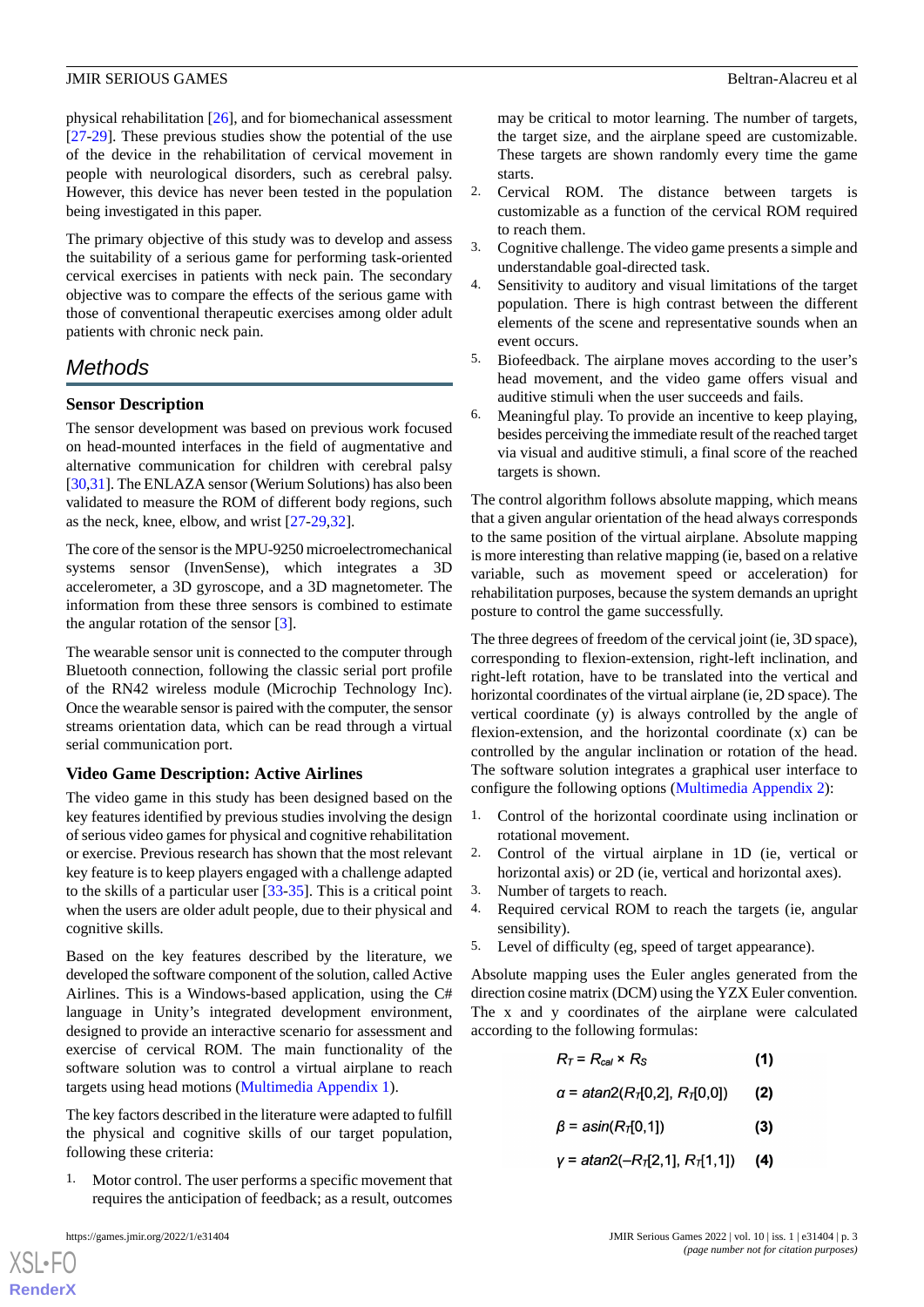where  $R_T$  is the result of multiplying the  $R_{cal}$  matrix (ie, the DCM in neutral posture) by  $R<sub>S</sub>$  (ie, the DCM in every sample). The x and y values represent the horizontal and vertical coordinates of the airplane (pixels), respectively.  $R_H$  and  $R_V$ represent the horizontal and vertical distance between targets (pixels), respectively.  $\alpha_T$  and  $\beta_T$  represent the required ROM to reach the targets (angular degree).

Before starting the exercise, a calibration process is required to establish the *Rcal* matrix. The subject maintains a neutral posture (ie, head in the upright position) for 2 seconds, and the physiotherapist calibrates the device by clicking a specific button on the software application.

Finally, the software application includes a database to register the subjects' data. At the end of the exercise, the application stores the targets reached and missed and the airplane's trajectory ([Multimedia Appendix 3\)](#page-10-9). The number of reached and missed targets together represents the performance score, which is directly related to the motor control of the head.

#### **Pilot Study Design**

The usability analysis and preliminary evaluation of the effects were carried out through a randomized, single-blind, crossover clinical pilot study. Subjects were recruited from the Residencia Municipal de Griñón, a nursing home in Madrid, Spain. The trial was conducted under the criteria of the CONSORT (Consolidated Standards of Reporting Trials) statement [[36\]](#page-12-6). This study was approved by the Ethics Committee of the Centro Superior de Estudios Universitarios La Salle, Universidad Autónoma de Madrid (approval code: CSEULS-PI-181/2017). All participants provided signed informed consent before participation.

As the primary objective of this study was to develop a serious game and then assess its suitability, and not to measure the outcome of the intervention through a randomized controlled trial, the study was not retrospectively registered.

#### **Participants**

Men and women over 65 years of age with chronic neck pain were included. Subjects selected for this study had to meet the following inclusion criteria: be at least 65 years of age; understand, write, and speak Spanish fluently; have suffered from neck pain for more than 12 weeks [[37\]](#page-12-7); scored more than 5 points on the Neck Disability Index (NDI); have no cognitive impairment below 20 points, as assessed by the Mini–Mental State Examination (MMSE) scale; and be willing to undergo treatment. In addition, the following exclusion criteria were used: red-flagged medical history (ie, tumor, fracture, metabolic diseases, and rheumatoid arthritis), fibromyalgia syndrome, previous neck surgery, or neck pain accompanied by vertigo caused by vertebrobasilar insufficiency. The subjects were recruited by word of mouth, through individual interviews with patients.

#### **Research Team**

[XSL](http://www.w3.org/Style/XSL)•FO **[RenderX](http://www.renderx.com/)**

The research team was composed of three physiotherapists, which included two evaluators and one person who administered the treatment and was in charge of assigning the groups so that

the outcome evaluators were blinded to patients' group assignments. The evaluators were in charge of recording the initial selection data and verifying that participants were eligible to participate in the study. At the end of each treatment block, they collected the data obtained from the participants. All participants were asked not to discuss the treatments they were undergoing with the evaluators so as not to influence the records. In the case of noncompliance, patients were excluded from the trial.

#### **Randomization: Sequence Generation**

All subjects who fulfilled the study selection criteria were randomly assigned to one of two study arm groups (see Interventions section below). Randomization was performed using the online computer program Prism (version 5; GraphPad Software) to assign participants to the serious game group or the conventional exercise group.

#### **Primary Outcomes**

The Suitability Evaluation Questionnaire (SEQ) was designed to test items such as satisfaction, acceptance, and security of use in virtual rehabilitation systems. It is an easy-to-understand questionnaire, with a reasonable number of straightforward and clear questions that are evaluated on a scale from 1 ("not at all" or "very easy") to 5 ("very much" or "very difficult"). The questionnaire addresses different items related to virtual rehabilitation systems, with 14 questions on feeling, satisfaction, and realism; the last question is open ended, where patients, if they felt uncomfortable, were asked the reasons why. The minimum score is 13 points, and the maximum score is 65 points. Previous research has used the SEQ to evaluate the suitability of virtual rehabilitation in older adults [\[38](#page-12-8)].

#### **Secondary Outcomes**

#### *Number of Targets Reached in the Serious Game*

The number of targets reached by each user in the serious game group was evaluated as a percentage in order to compare the proportion of hits across sessions, representing the performance of the craniocervical motor control. This outcome was only registered during the serious game experimental group sessions; in addition, this outcome was used as complementary data regarding whether the older adults included in the study could improve their game performance over 4 weeks of consecutive sessions. Therefore, this outcome did not allow for any comparison between groups nor for analysis that would evaluate whether improvements in the game scores were associated with changes in pain or disability.

#### *Visual Analog Scale*

The Visual Analog Scale (VAS) is a horizontal line used to grade the intensity of pain, from no pain to the maximum possible pain. Poor pain control is considered to be above 3 points on the VAS [[39\]](#page-12-9), and the minimum detectable change is 2 points [[40\]](#page-12-10). This scale was used to measure neck pain intensity at baseline and at each of the follow-up points of the pilot study by asking each patient to mark a vertical line on the scale representing the intensity of neck pain in the last 24 hours.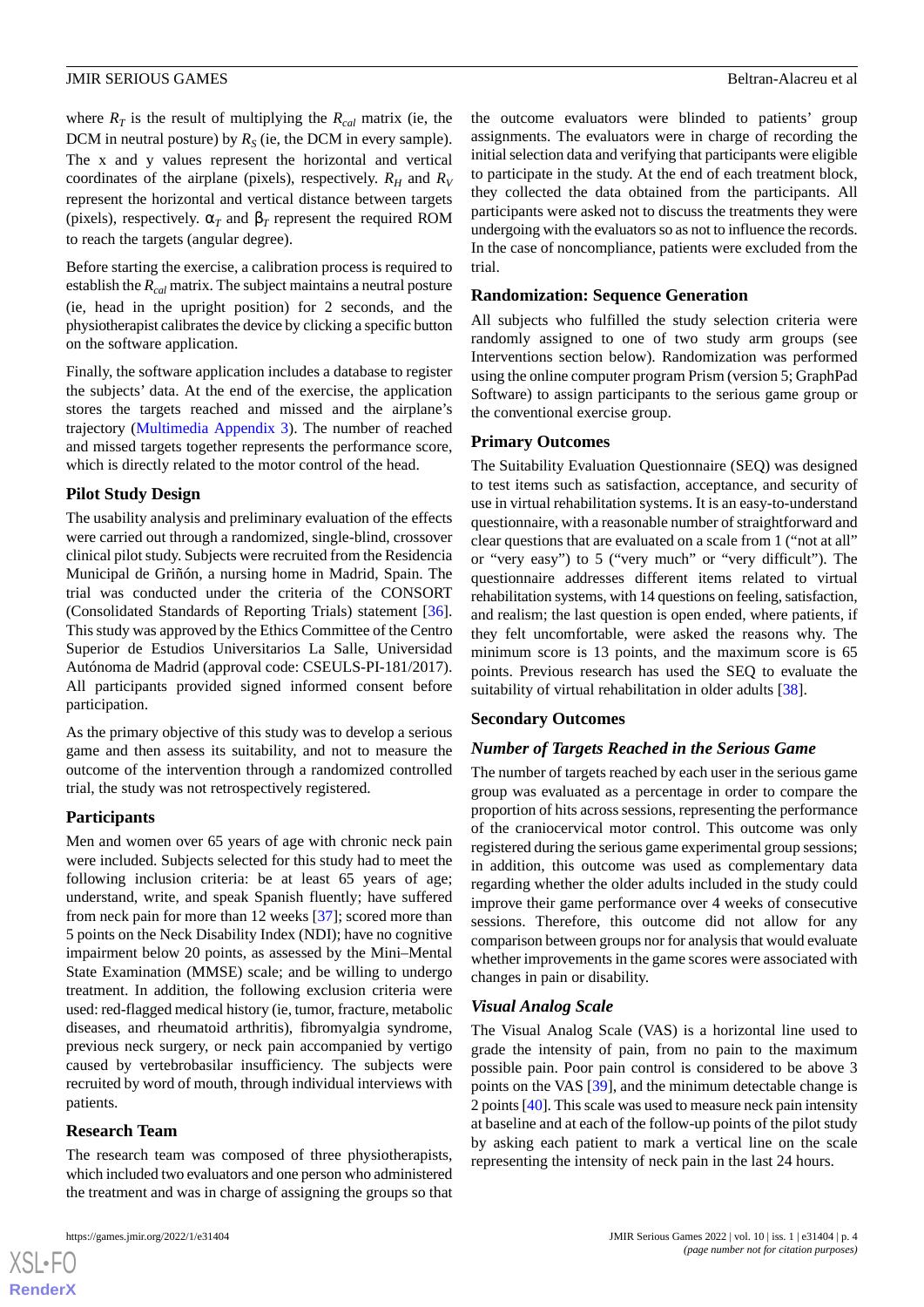#### **Control Variables**

#### *Neck Disability Index*

The NDI is a self-completed questionnaire with 10 items: intensity of neck pain, self-care, lifting, reading, headache, ability to concentrate, ability to work, ability to drive, sleep activities, and leisure activities. Each of the items has six possible responses representing six progressive levels of functional ability, with scores ranging from 0 to 5. The total score is expressed in percentage terms with respect to the maximum possible score. The completion time is reasonably short, and a validated Spanish version was used [[41\]](#page-12-11). The NDI has been shown to be a responsive scale among older adult patients with nonspecific neck pain [[42\]](#page-12-12). The minimum detectable change is 5 out of 50 points, and a change of 7 points is recommended for achieving a clinically relevant difference [[43\]](#page-12-13).

#### *Mini–Mental State Examination*

To measure cognitive impairment, we used an adapted and validated Spanish version of the Folstein MMSE [[44\]](#page-12-14). This is a screening test for dementia that is also useful in the evolutionary follow-up of dementia. This questionnaire explores short- and long-term memory, orientation, information about everyday events, and calculation capacity. Information was collected by means of an auto-administered questionnaire. The results were evaluated according to the following number of errors: 0 to 2 (normal), 3 to 4 (mild cognitive impairment), 5 to 7 (moderate cognitive impairment), and 8 to 10 (severe cognitive impairment). When using this scale, it is important to consider the educational level of the person taking the test. In cases of low educational level (ie, elementary education), one additional error is allowed for each category. In cases of high educational level (ie, university level), one fewer error is allowed for each category (35 points maximum). Two cutoff points are considered according to age: 24 points for those 65 years of age and older, and 29 points for nongeriatric adults. The classification brackets for points are as follows: 30 to 35 (normal), 24 to 29 (borderline), 19 to 23 (mild), 14 to 18 (moderate), and less than 14 (severe) [[44\]](#page-12-14).

#### **Interventions**

#### *Overview*

For the crossover study, subjects were randomly assigned to one of two study groups. Group A-B started by testing the serious game for 4 weeks (8 sessions), followed by a 4-week washout period, after which they performed conventional exercises for 4 weeks (8 sessions). Group B-A started with the conventional exercises and then tested the game after the washout period. The total study duration was 16 weeks, including a final follow-up measure 4 weeks after the end of all treatments.

#### *Serious Game: Treatment A*

Treatment A consisted of the use of the Active Airlines serious game twice a week for 4 weeks. The sensor had to be held at forehead level with an elastic band and Velcro, with a Windows computer in front of it in order to run the application correctly; the computer screen was placed at eye level, and the keyboard

was placed approximately in a straight line with the xiphoid process. Within the Active Airlines application, parameters could be set, such as difficulty, degrees of rotation, movement to be treated, and number of objects to be picked up. An "easy" difficulty level was selected for all subjects, with a marked maximal mobility of 20º to 30º in order to cover the entire screen (ie, flexion-extension movements moved the plane down or up, respectively, and lateral inclinations moved the plane to the sides), leaving rotation unworked in this study. The location of each of the targets was shown on the screen randomly, and the time elapsed between targets was 5 seconds. The participant performed the exercise twice (ie, two series) in each session, and the application was set up so that the participant aimed to pick up 21 targets per series, for a total of 42 points. Considering that the patient had to perform a combined movement (ie, flexion-extension combined with right-left lateral flexion) to reach each of the targets, the total number of combined movements performed by patients in each session was 42 (ie, one per target), and the total game duration was 210 seconds (ie, 5 seconds per target). At the end of each series, the targets picked up were counted and recorded as a percentage value (ie, the score for the day was recorded as the total percentage from the two series). Once the first series was finished, the exact same procedure was performed again, thus ending the serious game session for that day. In this group, the sessions included only one participant at a time.

#### *Conventional Exercise: Treatment B*

Treatment B consisted of a therapeutic exercise protocol that was based on two weekly sessions of conventional physical therapy for 4 weeks; this consisted of an exercise program of about 30 to 45 minutes in length for groups of 2 to 4 patients. This program included 5 minutes of stairs, 10 minutes of pedaling, 5 minutes of pulleys, and 5 minutes of obstacle walking. In addition, three sets of 12 repetitions of cervical joint mobility exercises in all ranges were added: cervical flexion-extension, right-left lateral flexion, and cervical rotations. The exercises were not performed with resistance, but were only self-loading at the beginning of the ROM.

#### **Procedure**

Once the informed consent forms were revised and signed by the participants, the VAS, NDI, and MMSE were administered at baseline. The study had a total duration of 16 weeks. First, the therapist assigned each study group to one study arm. One group followed the A-B sequence with an intermediate washout period of 4 weeks. The other group received the treatment in the B-A order, also with a washout period of 4 weeks. Finally, the last assessment of outcomes was carried out 4 weeks after the treatment finished. Thus, the distribution of the evaluators' measurements was as follows: baseline (0 weeks), after first intervention (4 weeks), washout period (8 weeks), after second intervention (12 weeks), and follow-up period (16 weeks).

In the washout and follow-up weeks, no exhaustive follow-up was performed, and participants were simply reminded, sporadically, to keep up with the previously prescribed exercises. These exercises were based on cervical joint mobility.

 $XSI - F($ **[RenderX](http://www.renderx.com/)**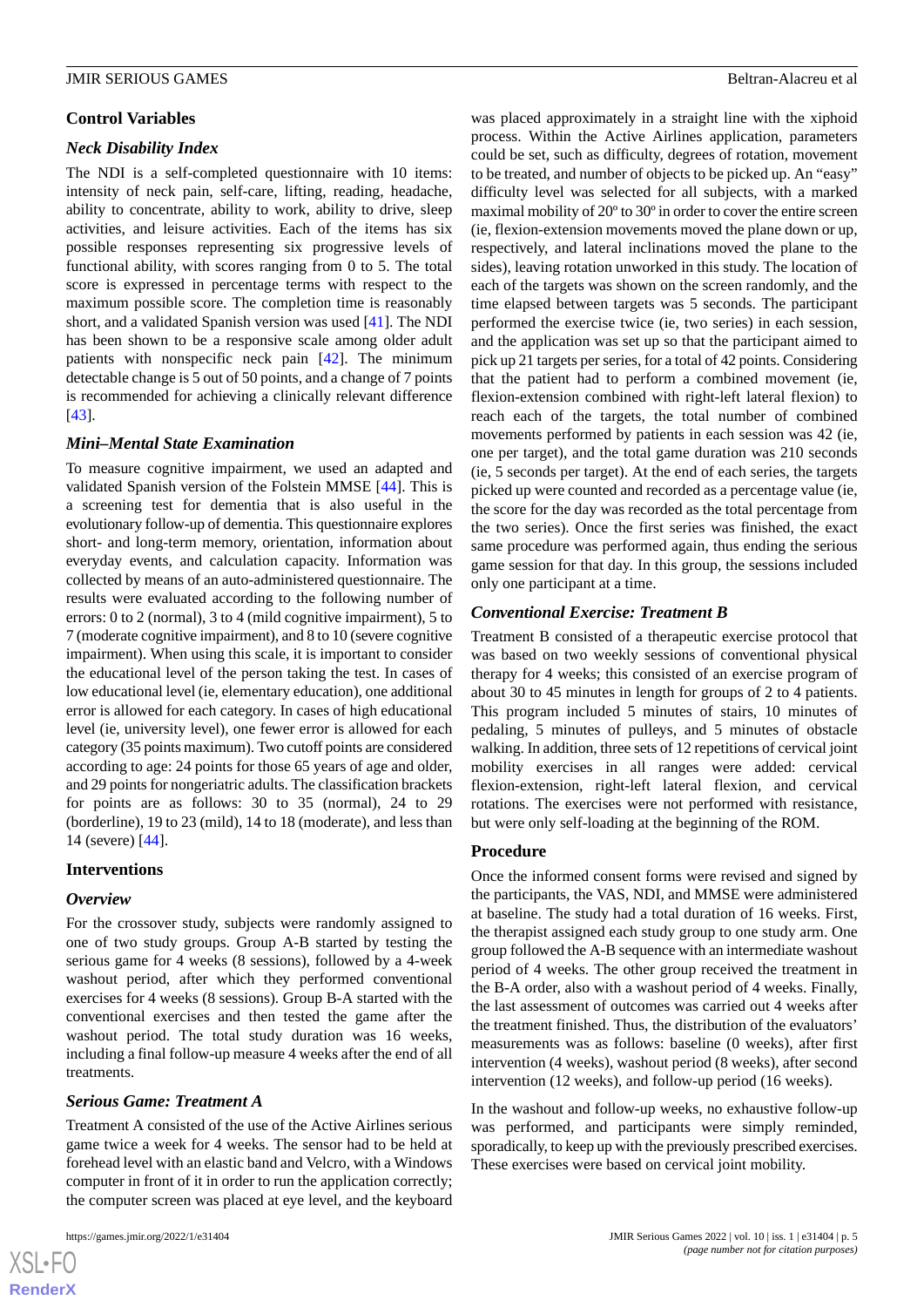The evaluation of the VAS was carried out at all follow-up periods, and the SEQ was included in the evaluation at the end in order to assess the degree of suitability of the inertial sensor and the Active Airlines game.

#### **Data Analysis**

All statistical tests were performed with SPSS Statistics for Windows (version 27; IBM Corp) with a significance level of *P*<.05. Demographic data were analyzed with descriptive statistics and were represented as mean (SD) for each of the variables. The Shapiro-Wilk statistic was used to test the normal distribution of the data. Since this was a randomized crossover clinical trial, it was necessary to analyze the difference in the variables of interest between each of the interventions. For this purpose, the Student *t* test was used for related measures, to compare between groups and within groups.

Also, based on the crossover design, other effects had to be analyzed, such as the residual effect, period effect, and sequence effect. In order to guarantee as high a quality as possible in the analysis, the following tests were performed, according to previous recommendations [\[45](#page-12-15)].

To verify that the interventions had an effect over time, the residual effect of the interventions was analyzed by performing a Student *t* test for related samples, comparing the initial measurement with the measurement after the washout period. In the case of statistically significant results, the Wilcoxon signed-rank test was used to repeat the analysis, subdividing by intervention group to identify the intervention that produced the residual effect. The period effect was also analyzed by performing a Student *t* test for related samples, comparing the measures after the first intervention (4 weeks) and after the second intervention (12 weeks).

Finally, to test the sequence effect, the change produced in the variables of interest with each of the interventions was analyzed by comparing the A-B sequence and the B-A sequence. For example, if there was no sequence effect, the value obtained for the VAS variable after having received the serious game intervention should be the same, either in the first period or in the second period. Therefore, the difference between baseline and postintervention for each variable was calculated for each group and compared, based on whether the A-B or B-A sequence was followed.

In addition, for the study of the control variables and variables related to the use of the technology, the Student *t*test for related measures and the repeated-measures analysis of variance (ANOVA) test were used.

## *Results*

#### **Overview**

A total of 18 subjects were evaluated for inclusion in the study. Of these, 14 subjects, aged between 71 and 92 years (mean 81.85, SD 6.82), were finally included [\(Figure 1\)](#page-6-0). There was 1 participant lost due to death in the B-A sequence study group during the first 4-week period of treatment. Demographic variables and all baseline variables showed a normal distribution, with *P* values greater than .05 in the Shapiro-Wilk test. Descriptive data for the demographic variables are shown in [Table 1](#page-7-0).

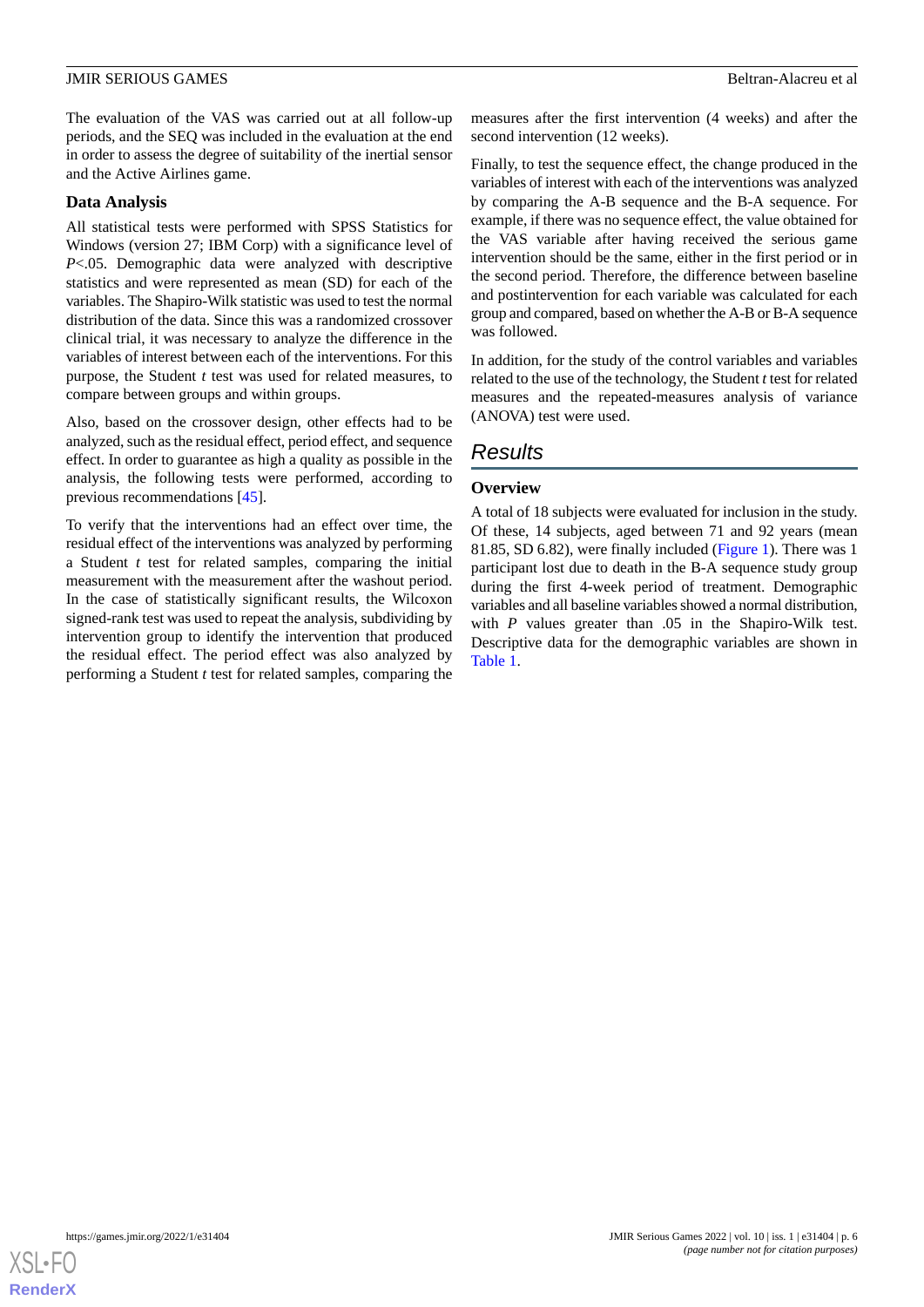#### <span id="page-6-0"></span>**Figure 1.** Participant flowchart.



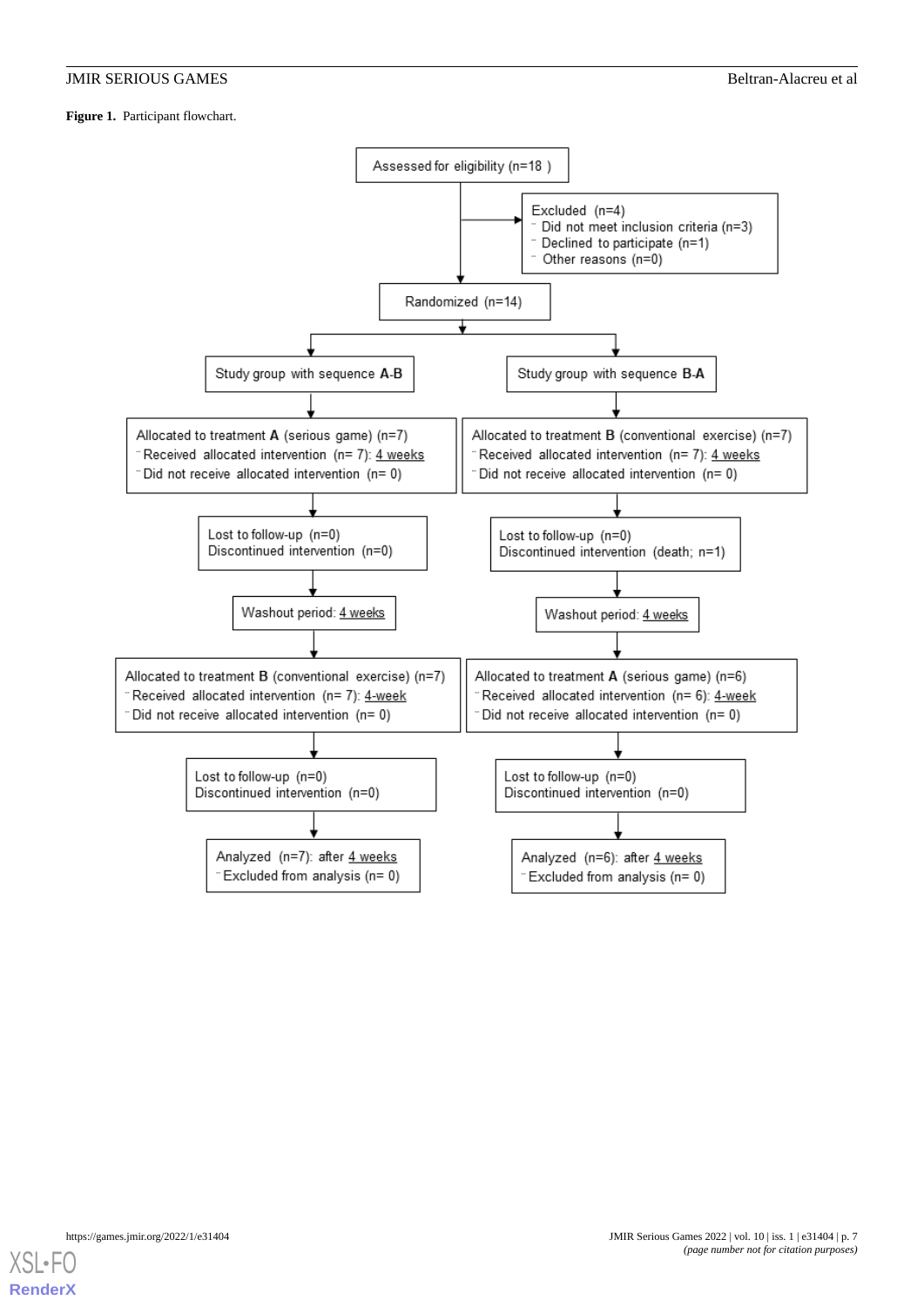<span id="page-7-0"></span>**Table 1.** Baseline descriptive data and normality test.

| Variable                                         | Value $(N=14)$ | $P$ value <sup>a</sup> |
|--------------------------------------------------|----------------|------------------------|
| Sex (women), $n$ $%$ )                           | 9(64)          | $N/A^b$                |
| Age (years), mean (SD)                           | 81.85 (6.82)   | .31                    |
| Weight $(kg)$ , mean $(SD)$                      | 68.16 (8.38)   | .82                    |
| Height $(cm)$ , mean $(SD)$                      | 1.54(0.07)     | .12                    |
| BMI, mean (SD)                                   | 28.65 (3.58)   | > 99                   |
| Mini-Mental State Examination score <sup>c</sup> | 31.08(3.01)    | .13                    |
| Neck Disability Index score <sup>d</sup>         | 15.77(8.19)    | .98                    |

<sup>a</sup>P values are based on the Shapiro-Wilk test, which measures the distribution of variables; variables showed a normal distribution.

 $b$ N/A: not applicable; the Shapiro-Wilk test cannot be performed on categorical data.

<sup>c</sup>The classification brackets for this scale are as follows: 30 to 35 (normal), 24 to 29 (borderline), 19 to 23 (mild), 14 to 18 (moderate), and less than 14 (severe).

<sup>d</sup>The minimum detectable change for this index is 5 out of 50 points, and a change of 7 points is recommended for achieving a clinically relevant difference.

#### **Suitability of the Technology**

The scores obtained in each of the items of the SEQ are presented in [Table 2](#page-7-1). The global mean score for the SEQ was 50.38 (SD 5.35) out of 65 points, showing good suitability of the Active Airlines serious game. Most of the patients considered the experience to be very enjoyable and "real" in terms of the virtual environment, and found the information provided to be clear. Also, most of them thought that the game could be very helpful for their rehabilitation.

The results of the SEQ also showed that none of the patients felt any neck pain or discomfort when playing the game, and only 2 patients out of 13 (12%) reported some degree of dizziness, eye discomfort, or disorientation. These two events of dizziness were also recorded separately by researchers as minor adverse effects. Both subjects were able to finish the session and kept participating in the study. No other adverse events occurred during any of the treatment sessions.

Moreover, most patients considered the task to be difficult and the system difficult to use, suggesting that the game presented a challenge for them across the different treatment sessions.

<span id="page-7-1"></span>**Table 2.** Suitability of the technology based on results from the Suitability Evaluation Questionnaire (SEQ).

| Question                                                                          | SEQ score, mean $(SD)^a$ |
|-----------------------------------------------------------------------------------|--------------------------|
| Q1. How much did you enjoy your experience with the system?                       | 4.92(0.277)              |
| Q2. How much did you sense being in the environment of the system?                | 3.92(1.115)              |
| Q3. How successful were you in the system?                                        | 3.85(1.214)              |
| Q4. To what extent were you able to control the system?                           | 3.62(1.261)              |
| Q5. How real is the virtual environment of the system?                            | 4.62(0.961)              |
| Q6. Is the information provided by the system clear?                              | 4.31(0.947)              |
| Q7. Did you feel discomfort during your experience with the system?               | 1.00(0.000)              |
| Q8. Did you experience dizziness or nausea during your practice with the system?  | 1.54(1.330)              |
| Q9. Did you experience eye discomfort during your practice with the system?       | 1.54(1.330)              |
| Q10. Did you feel confused or disoriented during your experience with the system? | 1.23(0.832)              |
| Q11. Do you think that this system will be helpful for your rehabilitation?       | 4.69(0.630)              |
| Q12. Did you find the task difficult?                                             | 4.69(0.855)              |
| Q13. Did you find the devices of the system difficult to use?                     | 4.77 (0.599)             |
| Total for all questions                                                           | 50.38 (5.35)             |

<sup>a</sup>Questions were scored on a 5-point Likert scale, ranging from 1 ("not at all") to 5 ("very much"). Reverse scoring was performed for Q7-Q10, Q12, and Q13, ranging from 1 ("very easy") to 5 ("very difficult").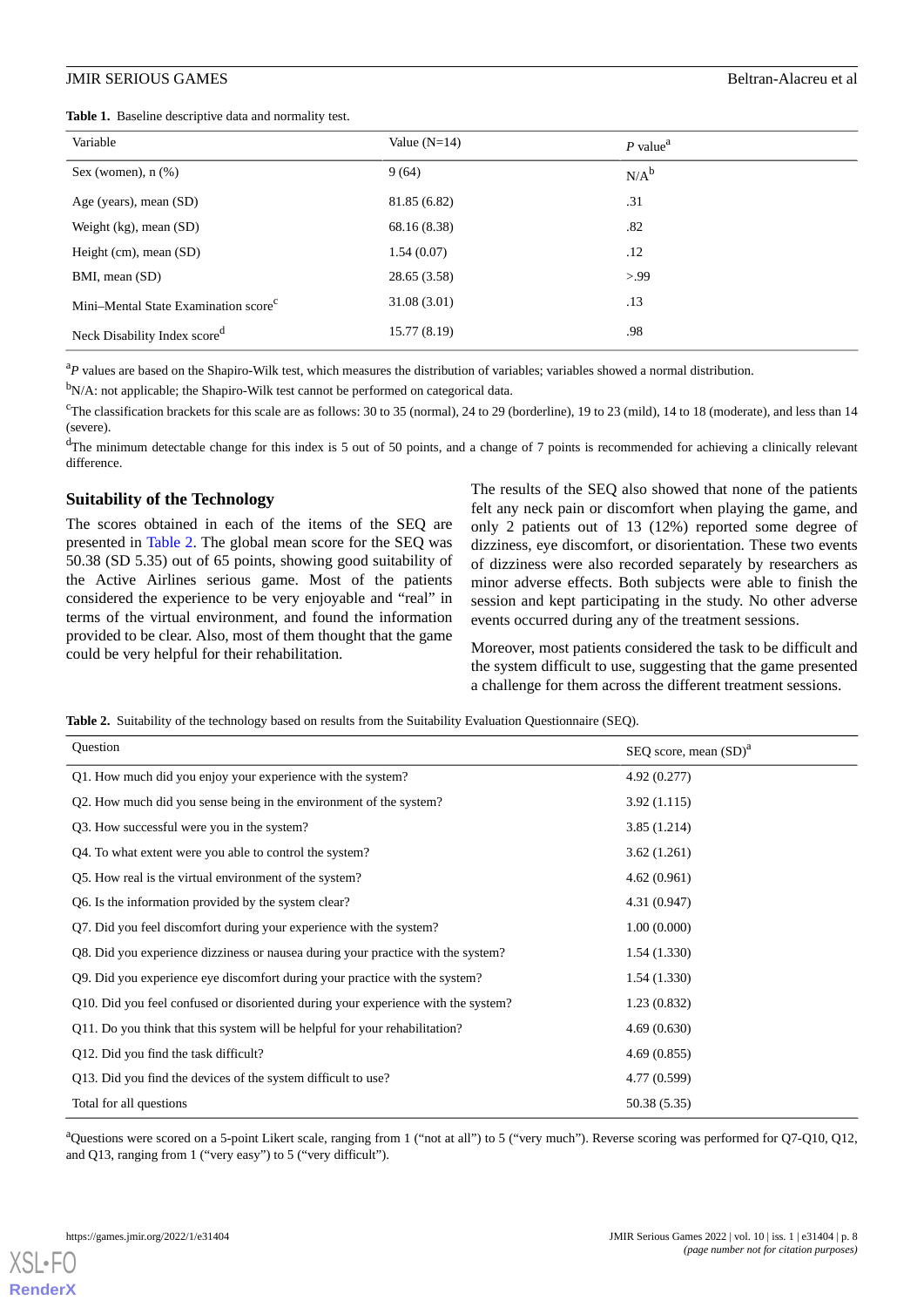#### **Number of Targets Reached in the Serious Game**

A repeated-measures ANOVA showed that the number of targets reached during serious game–playing increased with each session. The results showed statistically significant effects over time  $(F_1=22.14; P<.01)$ , as the percentage of targets reached during the game progressively increased in each session ([Table](#page-8-0) [3\)](#page-8-0).

<span id="page-8-0"></span>**Table 3.** Success in the serious game during each treatment session.

| Session                               | Success $(\%)$ , mean $(SD)^a$ |
|---------------------------------------|--------------------------------|
| 1                                     | 68.86 (24.87)                  |
| 2                                     | 71.06 (24.63)                  |
| 3                                     | 82.05 (19.50)                  |
| $\overline{4}$                        | 82.96 (21.14)                  |
| 5                                     | 85.16 (15.25)                  |
| 6                                     | 83.51 (13.31)                  |
| $\tau$                                | 86.44 (16.02)                  |
| 8                                     | 89.74 (12.95)                  |
| Percentage change from session 1 to 8 | 24.90 (20.85)                  |

<sup>a</sup>The serious game software only returns the percentage of success in the game.

#### **Pilot Study Results for Pain**

<span id="page-8-1"></span>There were no significant differences between the effects of the serious game and conventional exercises when considering all subjects who received each treatment, independent of the study group sequence, but both treatments showed improvements in neck pain intensity ([Table 4](#page-8-1)).

A statistically significant residual effect was found. The Wilcoxon signed-rank test, used as a secondary analysis subdividing by group, showed a statistically significant residual effect only for the conventional exercise intervention (baseline: mean 5.36, SD 1.84; washout: mean 3.21, SD 2.45; Z=–2.38, *P*=.02).

**Table 4.** Comparison between treatments, intratreatment changes, and residual effect.

| Treatment <sup>a</sup> | Baseline VAS <sup>b</sup> score, mean<br>(SD) | Posttreatment VAS score, mean<br>(SD) | $P$ value <sup>c</sup> | Washout period VAS score<br>(residual effect), mean (SD) | P value <sup>c</sup> |
|------------------------|-----------------------------------------------|---------------------------------------|------------------------|----------------------------------------------------------|----------------------|
| Serious game           | 4.92(1.88)                                    | 3.77(1.92)                            | < 001                  | 3.69(2.13)                                               | .01                  |
| Conventional exercise  | 4.92(1.88)                                    | 3.46(2.22)                            | ${<}001$               | 3.69(2.13)                                               | .01                  |

<sup>a</sup>No statistically significant differences between treatments were detected in the measurement after the intervention (serious game vs conventional exercise).

<sup>b</sup>VAS: Visual Analog Scale.

<sup>c</sup>*P* values are based on the Student *t* test.

Period effect analysis revealed that there were statistically significant differences between the end of the first period and the end of the second period. The mean VAS score at baseline was 4.92 (SD 1.88), the score after the first treatment was 4.15 (SD 1.57), and the score after the second treatment was 3.08 (SD 2.36; *P*=.003).

Finally, the sequence effect analysis for the serious game intervention showed that pain was reduced to a greater extent

with the B-A sequence (VAS score mean difference –1.64, SD 0.75) than with the A-B sequence (VAS score mean difference –0.58, SD 0.49). On the other hand, for the conventional exercise treatment, pain was reduced to a greater extent with the A-B sequence (VAS score mean difference  $-2.08$ , SD 1.02) than with the B-A sequence (VAS score mean difference  $-0.93$ , SD 0.45). [Table 5](#page-9-0) shows the changes in pain that occurred after treatment in each of the study group sequences.

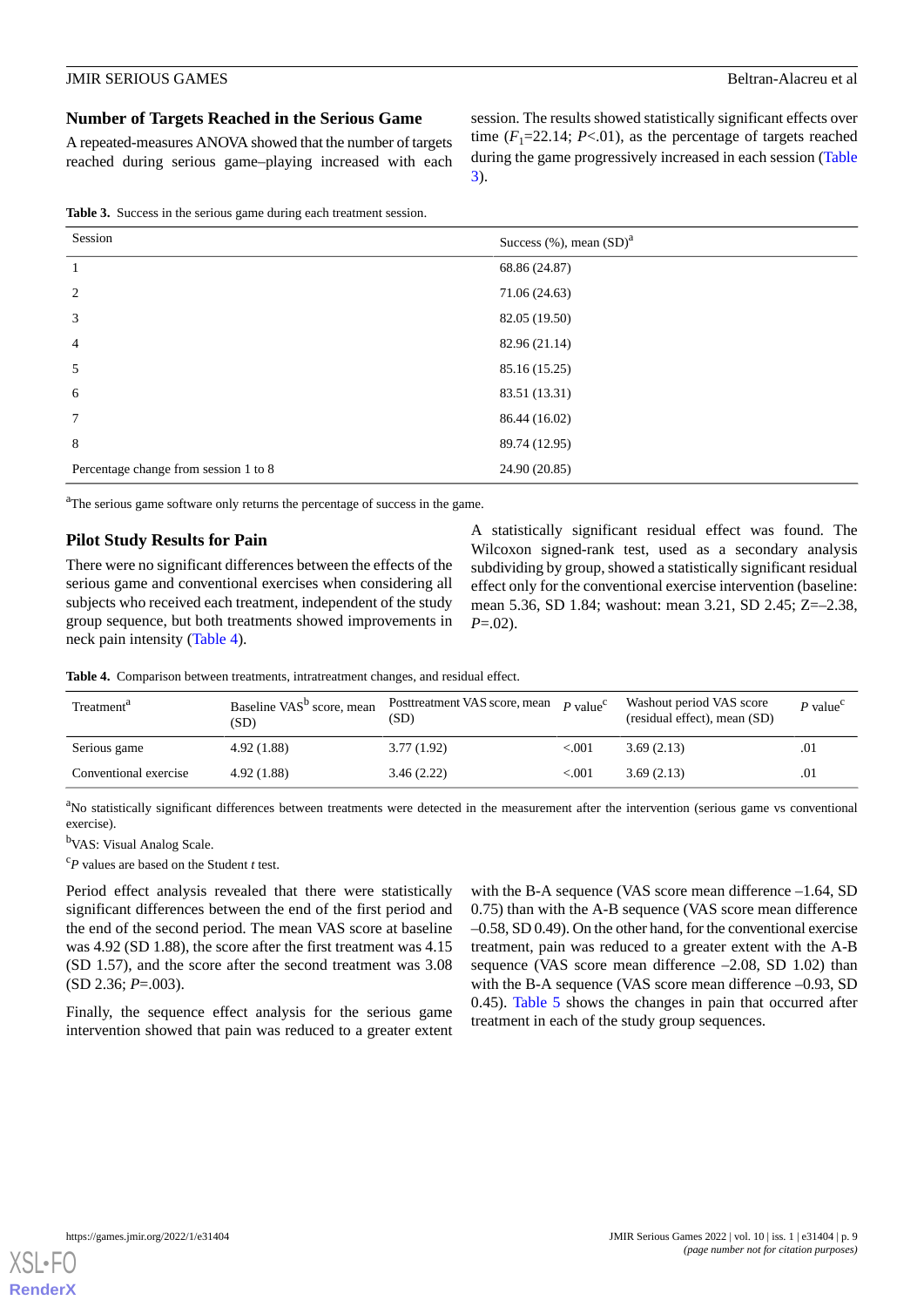<span id="page-9-0"></span>**Table 5.** Sequence effect analysis.

| Treatment and sequence <sup>a</sup> | VAS <sup>b</sup> score, mean difference $(SD)^c$ | $P$ value <sup>d</sup> |  |
|-------------------------------------|--------------------------------------------------|------------------------|--|
| Serious game                        |                                                  |                        |  |
| $A-B$                               | $-0.58(0.49)$                                    | .01                    |  |
| $B-A$                               | $-1.64(0.75)$                                    |                        |  |
| <b>Conventional exercise</b>        |                                                  |                        |  |
| $A-B$                               | $-2.08(1.02)$                                    | .04                    |  |
| $B-A$                               | $-0.93(0.45)$                                    |                        |  |

<sup>a</sup>Sequence A-B is serious game followed by conventional exercise; sequence B-A is conventional exercise followed by serious game. <sup>b</sup>VAS: Visual Analog Scale.

<sup>c</sup>This value represents the mean difference between baseline and posttreatment measures.

<sup>d</sup>*P* values are based on the Student *t* test. *P* values for each group are reported in the top row of that group.

## *Discussion*

#### **Principal Findings**

This study allowed for the development of a serious game to provide a suitable solution for the performance of task-oriented cervical exercises for people with neck pain.

The older adult population included in the study showed very good results in terms of satisfaction, acceptance, and security when using this technology. Moreover, minor adverse events were scarce in the pilot population sample included in the study. Therefore, the older adult population aged over 80 years with chronic pain might benefit from this intervention, but some factors would need further research, such as technological acceptance, visual and hearing disorders, and cognitive impairments, among others, which can become barriers for the success of the intervention.

Although the design of the study did not allow for measuring treatment adherence, the playful approach and integrated technology used may be capable of increasing adherence to the exercise treatment. Further research is needed to investigate whether these technologies are associated with higher adherence or patient motivation compared with conventional exercise programs, which can sometimes be considered more repetitive or boring [\[12](#page-11-4)].

The main clinical implication from this study is that patients with neck pain could safely use this serious game with high levels of satisfaction and acceptance. Although the clinical findings from the pilot study are limited and do not allow for medium- or long-term evaluation of its effects, it can be hypothesized that patients'satisfaction and adherence to exercise may be increased when performing therapeutic exercise through the serious game. Moreover, this serious game has the potential to be used in a telerehabilitation context by physiotherapists; this could result in important advantages regarding cost-effectiveness [\[46](#page-12-16)] and the possibility to perform therapeutic exercise at home, without having to make tiring journeys [[47\]](#page-12-17), which could be especially relevant at some stages of physiotherapy treatment in the older adult population with neck pain.

The main clinical findings of the pilot study are as follows: (1) both conventional exercise and the use of the serious game had the same effect in reducing neck pain in the older adult population and (2) the A-B sequence (ie, playing the serious game first followed by conventional exercise) reduced pain more than the B-A sequence (ie, conventional exercise first followed by playing the serious game).

On the one hand, the results of this study appear to support the findings of another recent study that suggested that performing exercises with immersive VR is not superior to exercises alone without VR among young adult patients with neck pain [[48\]](#page-12-18). On the other hand, the results of this research are not supported by those found in another study that compared nonimmersive VR exercises with proprioceptive training in patients with neck pain, using eight sessions over a period of 4 weeks. That study observed that patients in the VR group improved more in terms of pain and disability than the group that performed proprioceptive exercises [\[49](#page-13-0)].

Another study in which VR was added to neck exercises in one group and compared to a group that performed exercises alone during four to six treatment sessions found that only the group that included VR improved more in terms of disability and ROM in rotation. However, there was no improvement over the exercise-only group in terms of pain intensity. Those results support the ones obtained in this study; although we did not measure the ROM variable, patients improved in accuracy when playing the video game in successive sessions [[18\]](#page-11-10).

The results of this study were novel in terms of the use of a serious game in a population of adults over 70 years of age, but we must analyze a series of important limitations for their possible applicability in clinical practice. First, the characteristics of the pilot study with a reduced sample size limit the generalizability of the results in terms of the suitability of the serious game in this older adult population and its effects on the treatment of neck pain. Second, the study had a crossover versus parallel design; therefore, it is more difficult to demonstrate the isolated effects of each therapy. Third, a control group was not included to investigate whether the therapies used had a greater effect than the natural evolution of neck pain. Fourth, psychological variables such as kinesiophobia or anxiety, which have been shown to influence the effects of interventions

```
XSL•FO
RenderX
```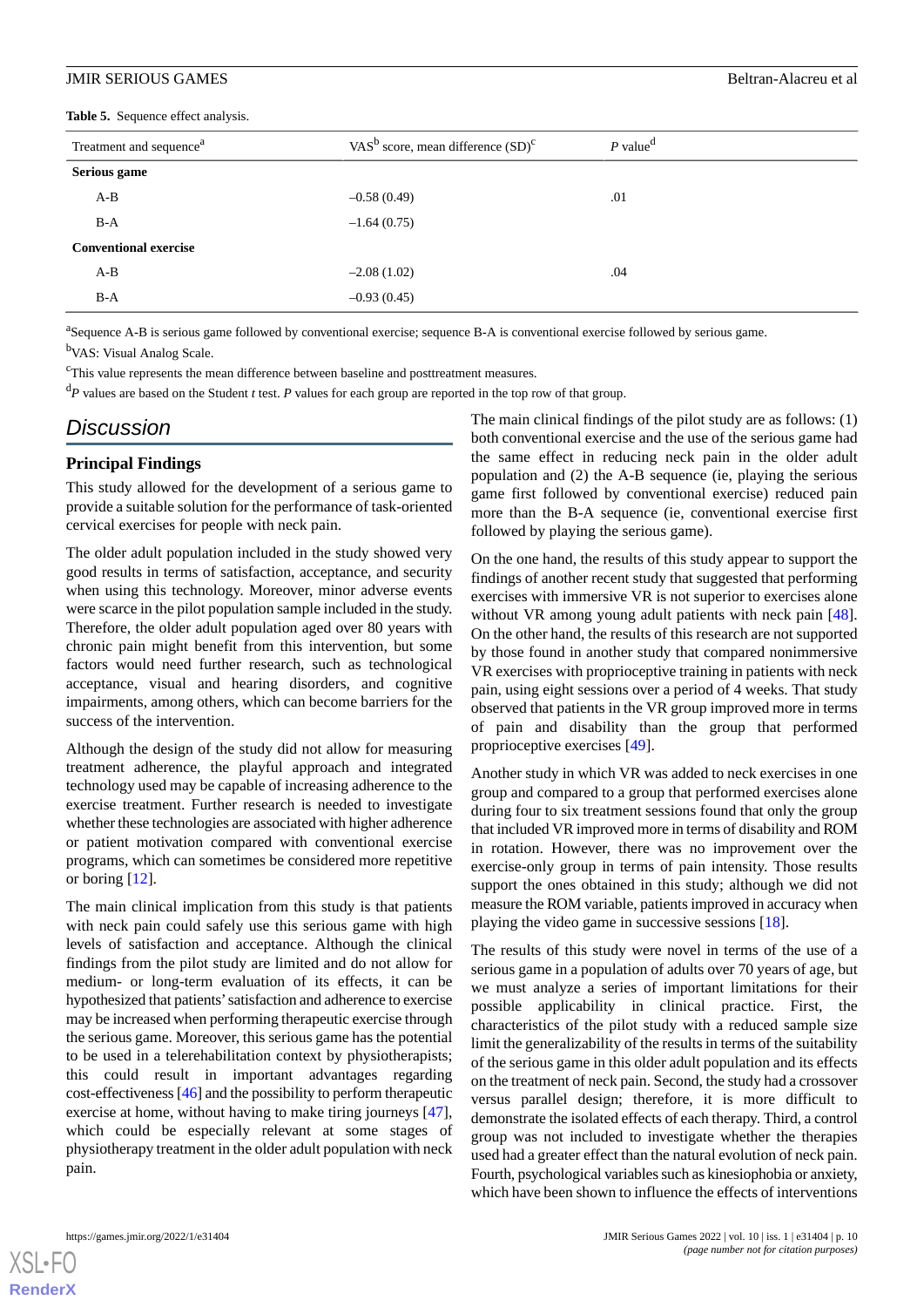age with chronic neck pain. It was a safe method for performing task-oriented cervical exercises, and patients reported very good levels of satisfaction and acceptance after the use of this technology. Although preliminary results on the effects of using the serious game showed short-term improvements in pain intensity, further research with larger samples is needed.

for neck pain in other studies with VR, were not measured. The fifth limitation is that the washout period was shown to be ineffective according to the statistical analysis of this study; for future studies, washout periods longer than 4 weeks should be considered.

#### **Conclusions**

The serious game developed in this study showed good suitability when used in a population of adults over 70 years of

#### **Acknowledgments**

This study was supported by the Fundación Universitaria San Pablo CEU and Banco Santander (grant FUSPBS-PPC20/2017); the Spanish Ministry of Science, Innovation and Universities (PID2019-108616RA-I00/AEI/10.13039/501100011033); and Project RTI2018-097122-A-I00, which is funded by the Fondo Europeo de Desarrollo Regional, the Ministry of Science and Innovation, and the Agencia Estatal de Investigación. Part of HBA's salary is financed by the European Regional Development Fund (2020/5154). The founding sponsors had no role in the design of the study; in the collection, analyses, or interpretation of data; in the writing of the manuscript; and in the decision to publish the results.

#### **Conflicts of Interest**

<span id="page-10-7"></span>RR is the CEO of Werium Solutions.

#### **Multimedia Appendix 1**

<span id="page-10-8"></span>Screenshot of the Active Airlines serious game. [[PNG File , 1397 KB-Multimedia Appendix 1](https://jmir.org/api/download?alt_name=games_v10i1e31404_app1.png&filename=39d23bdd48cb0cf2bf7a4b4b6b2bbfc4.png)]

#### **Multimedia Appendix 2**

<span id="page-10-9"></span>Settings for the graphical user interface of the Active Airlines serious game. [[PNG File , 156 KB-Multimedia Appendix 2](https://jmir.org/api/download?alt_name=games_v10i1e31404_app2.png&filename=4560e203e676f9e9ca5ea04c7341bf2e.png)]

#### **Multimedia Appendix 3**

<span id="page-10-0"></span>Subjects' data regarding targets reached and missed in the Active Airlines serious game. [[PNG File , 135 KB-Multimedia Appendix 3](https://jmir.org/api/download?alt_name=games_v10i1e31404_app3.png&filename=532f8b43264c31e3223751038c89a0d6.png)]

#### <span id="page-10-1"></span>**References**

- <span id="page-10-2"></span>1. Safiri S, Kolahi A, Hoy D, Buchbinder R, Mansournia MA, Bettampadi D, et al. Global, regional, and national burden of neck pain in the general population, 1990-2017: Systematic analysis of the Global Burden of Disease Study 2017. BMJ 2020 Mar 26;368:m791 [\[FREE Full text\]](http://www.bmj.com/lookup/pmidlookup?view=long&pmid=32217608) [doi: [10.1136/bmj.m791](http://dx.doi.org/10.1136/bmj.m791)] [Medline: [32217608\]](http://www.ncbi.nlm.nih.gov/entrez/query.fcgi?cmd=Retrieve&db=PubMed&list_uids=32217608&dopt=Abstract)
- <span id="page-10-3"></span>2. Hoy DG, Protani M, De R, Buchbinder R. The epidemiology of neck pain. Best Pract Res Clin Rheumatol 2010 Dec; 24(6): 783-792. [doi: 10.1016/j.berh. 2011.01.019] [Medline: [21665126](http://www.ncbi.nlm.nih.gov/entrez/query.fcgi?cmd=Retrieve&db=PubMed&list_uids=21665126&dopt=Abstract)]
- 3. Hoy D, March L, Woolf A, Blyth F, Brooks P, Smith E, et al. The global burden of neck pain: Estimates from the global burden of disease 2010 study. Ann Rheum Dis 2014 Jul;73(7):1309-1315. [doi: [10.1136/annrheumdis-2013-204431\]](http://dx.doi.org/10.1136/annrheumdis-2013-204431) [Medline: [24482302](http://www.ncbi.nlm.nih.gov/entrez/query.fcgi?cmd=Retrieve&db=PubMed&list_uids=24482302&dopt=Abstract)]
- <span id="page-10-4"></span>4. Carroll LJ, Hogg-Johnson S, van der Velde G, Haldeman S, Holm LW, Carragee EJ, et al. Course and prognostic factors for neck pain in the general population: Results of the Bone and Joint Decade 2000-2010 Task Force on Neck Pain and its Associated Disorders. J Manipulative Physiol Ther 2009 Feb;32(2 Suppl):S87-S96. [doi: [10.1016/j.jmpt.2008.11.013](http://dx.doi.org/10.1016/j.jmpt.2008.11.013)] [Medline: [19251079](http://www.ncbi.nlm.nih.gov/entrez/query.fcgi?cmd=Retrieve&db=PubMed&list_uids=19251079&dopt=Abstract)]
- <span id="page-10-6"></span><span id="page-10-5"></span>5. Palacios-Ceña D, Albaladejo-Vicente R, Hernández-Barrera V, Lima-Florencio L, Fernández-de-Las-Peñas C, Jimenez-Garcia R, et al. Female gender is associated with a higher prevalence of chronic neck pain, chronic low back pain, and migraine: Results of the Spanish National Health Survey, 2017. Pain Med 2021 Feb 23;22(2):382-395. [doi: [10.1093/pm/pnaa368](http://dx.doi.org/10.1093/pm/pnaa368)] [Medline: [33164071](http://www.ncbi.nlm.nih.gov/entrez/query.fcgi?cmd=Retrieve&db=PubMed&list_uids=33164071&dopt=Abstract)]
- 6. Blanpied PR, Gross AR, Elliott JM, Devaney LL, Clewley D, Walton DM, et al. Neck Pain: Revision 2017. J Orthop Sports Phys Ther 2017 Jul;47(7):A1-A83 [[FREE Full text](https://www.jospt.org/doi/pdf/10.2519/jospt.2017.0302)] [doi: [10.2519/jospt.2017.0302](http://dx.doi.org/10.2519/jospt.2017.0302)] [Medline: [28666405\]](http://www.ncbi.nlm.nih.gov/entrez/query.fcgi?cmd=Retrieve&db=PubMed&list_uids=28666405&dopt=Abstract)
- 7. Price J, Rushton A, Tyros I, Tyros V, Heneghan NR. Effectiveness and optimal dosage of exercise training for chronic non-specific neck pain: A systematic review with a narrative synthesis. PLoS One 2020;15(6):e0234511 [[FREE Full text](https://dx.plos.org/10.1371/journal.pone.0234511)] [doi: [10.1371/journal.pone.0234511\]](http://dx.doi.org/10.1371/journal.pone.0234511) [Medline: [32520970\]](http://www.ncbi.nlm.nih.gov/entrez/query.fcgi?cmd=Retrieve&db=PubMed&list_uids=32520970&dopt=Abstract)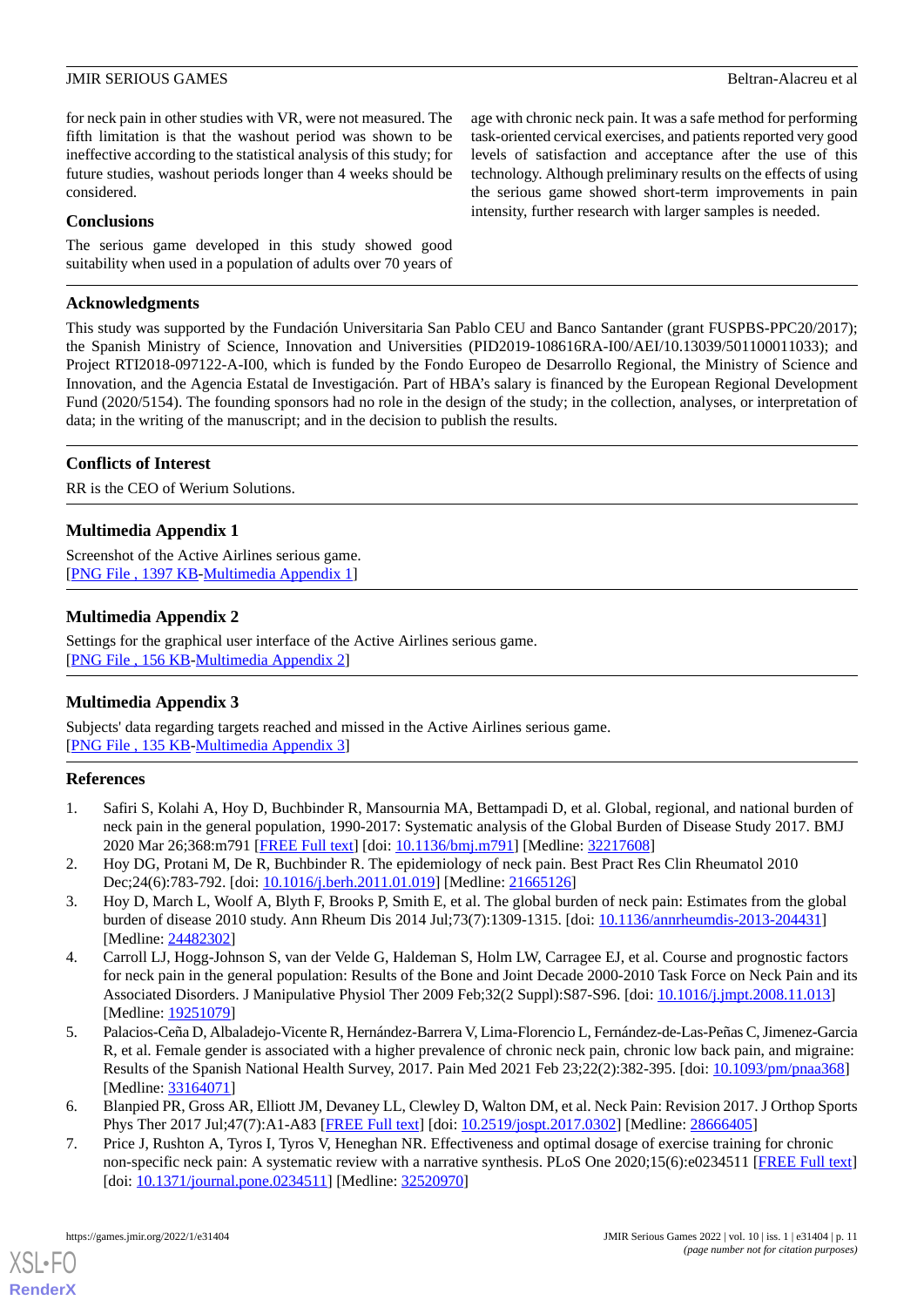- <span id="page-11-0"></span>8. de Zoete RM, Armfield NR, McAuley JH, Chen K, Sterling M. Comparative effectiveness of physical exercise interventions for chronic non-specific neck pain: A systematic review with network meta-analysis of 40 randomised controlled trials. Br J Sports Med 2020 Nov 02;55(13):730-742. [doi: [10.1136/bjsports-2020-102664](http://dx.doi.org/10.1136/bjsports-2020-102664)] [Medline: [33139256](http://www.ncbi.nlm.nih.gov/entrez/query.fcgi?cmd=Retrieve&db=PubMed&list_uids=33139256&dopt=Abstract)]
- <span id="page-11-1"></span>9. Rego P, Moreira PM, Reis LP. Serious games for rehabilitation: A survey and a classification towards a taxonomy. In: Proceedings of the 5th Iberian Conference on Information Systems and Technologies. 2010 Presented at: 5th Iberian Conference on Information Systems and Technologies; June 16-19, 2010; Santiago de Compostela, Spain p. 349-354.
- <span id="page-11-3"></span><span id="page-11-2"></span>10. Vieira C, Ferreira da Silva Pais-Vieira C, Novais J, Perrotta A. Serious game design and clinical improvement in physical rehabilitation: Systematic review. JMIR Serious Games 2021 Sep 23;9(3):e20066 [\[FREE Full text](https://games.jmir.org/2021/3/e20066/)] [doi: [10.2196/20066](http://dx.doi.org/10.2196/20066)] [Medline: [34554102](http://www.ncbi.nlm.nih.gov/entrez/query.fcgi?cmd=Retrieve&db=PubMed&list_uids=34554102&dopt=Abstract)]
- <span id="page-11-4"></span>11. Ahmadpour N, Keep M, Janssen A, Rouf AS, Marthick M. Design strategies for virtual reality interventions for managing pain and anxiety in children and adolescents: Scoping review. JMIR Serious Games 2020 Jan 31;8(1):e14565 [\[FREE Full](https://games.jmir.org/2020/1/e14565/) [text](https://games.jmir.org/2020/1/e14565/)] [doi: [10.2196/14565\]](http://dx.doi.org/10.2196/14565) [Medline: [32012042\]](http://www.ncbi.nlm.nih.gov/entrez/query.fcgi?cmd=Retrieve&db=PubMed&list_uids=32012042&dopt=Abstract)
- <span id="page-11-5"></span>12. Kato PM. Video games in health care: Closing the gap. Rev Gen Psychol 2010 Jun 01;14(2):113-121. [doi: [10.1037/a0019441\]](http://dx.doi.org/10.1037/a0019441)
- <span id="page-11-7"></span>13. Wittkopf PG, Lloyd DM, Coe O, Yacoobali S, Billington J. The effect of interactive virtual reality on pain perception: A systematic review of clinical studies. Disabil Rehabil 2020 Dec;42(26):3722-3733. [doi: [10.1080/09638288.2019.1610803\]](http://dx.doi.org/10.1080/09638288.2019.1610803) [Medline: [31067135](http://www.ncbi.nlm.nih.gov/entrez/query.fcgi?cmd=Retrieve&db=PubMed&list_uids=31067135&dopt=Abstract)]
- <span id="page-11-6"></span>14. Ahern MM, Dean LV, Stoddard CC, Agrawal A, Kim K, Cook CE, et al. The effectiveness of virtual reality in patients with spinal pain: A systematic review and meta-analysis. Pain Pract 2020 Jul; 20(6):656-675. [doi: [10.1111/papr.12885\]](http://dx.doi.org/10.1111/papr.12885) [Medline: [32196892](http://www.ncbi.nlm.nih.gov/entrez/query.fcgi?cmd=Retrieve&db=PubMed&list_uids=32196892&dopt=Abstract)]
- <span id="page-11-8"></span>15. Gumaa M, Rehan Youssef A. Is virtual reality effective in orthopedic rehabilitation? A systematic review and meta-analysis. Phys Ther 2019 Oct 28;99(10):1304-1325. [doi: [10.1093/ptj/pzz093\]](http://dx.doi.org/10.1093/ptj/pzz093) [Medline: [31343702](http://www.ncbi.nlm.nih.gov/entrez/query.fcgi?cmd=Retrieve&db=PubMed&list_uids=31343702&dopt=Abstract)]
- <span id="page-11-9"></span>16. Sarig-Bahat H, Weiss PLT, Laufer Y. Neck pain assessment in a virtual environment. Spine (Phila Pa 1976) 2010 Feb 15;35(4):E105-E112. [doi: [10.1097/BRS.0b013e3181b79358\]](http://dx.doi.org/10.1097/BRS.0b013e3181b79358) [Medline: [20110842\]](http://www.ncbi.nlm.nih.gov/entrez/query.fcgi?cmd=Retrieve&db=PubMed&list_uids=20110842&dopt=Abstract)
- <span id="page-11-10"></span>17. Sarig Bahat H, Chen X, Reznik D, Kodesh E, Treleaven J. Interactive cervical motion kinematics: Sensitivity, specificity and clinically significant values for identifying kinematic impairments in patients with chronic neck pain. Man Ther 2015 Apr;20(2):295-302. [doi: [10.1016/j.math.2014.10.002](http://dx.doi.org/10.1016/j.math.2014.10.002)] [Medline: [25456272\]](http://www.ncbi.nlm.nih.gov/entrez/query.fcgi?cmd=Retrieve&db=PubMed&list_uids=25456272&dopt=Abstract)
- <span id="page-11-11"></span>18. Sarig Bahat H, Takasaki H, Chen X, Bet-Or Y, Treleaven J. Cervical kinematic training with and without interactive VR training for chronic neck pain - A randomized clinical trial. Man Ther 2015 Feb;20(1):68-78. [doi: [10.1016/j.math.2014.06.008\]](http://dx.doi.org/10.1016/j.math.2014.06.008) [Medline: [25066503](http://www.ncbi.nlm.nih.gov/entrez/query.fcgi?cmd=Retrieve&db=PubMed&list_uids=25066503&dopt=Abstract)]
- <span id="page-11-12"></span>19. Sarig Bahat H, Croft K, Carter C, Hoddinott A, Sprecher E, Treleaven J. Remote kinematic training for patients with chronic neck pain: A randomised controlled trial. Eur Spine J 2018 Jun;27(6):1309-1323. [doi: [10.1007/s00586-017-5323-0\]](http://dx.doi.org/10.1007/s00586-017-5323-0) [Medline: [29018956](http://www.ncbi.nlm.nih.gov/entrez/query.fcgi?cmd=Retrieve&db=PubMed&list_uids=29018956&dopt=Abstract)]
- <span id="page-11-13"></span>20. Corregidor-Sánchez AI, Segura-Fragoso A, Rodríguez-Hernández M, Jiménez-Rojas C, Polonio-López B, Criado-Álvarez JJ. Effectiveness of virtual reality technology on functional mobility of older adults: Systematic review and meta-analysis. Age Ageing 2021 Feb 26;50(2):370-379. [doi: [10.1093/ageing/afaa197\]](http://dx.doi.org/10.1093/ageing/afaa197) [Medline: [33068106\]](http://www.ncbi.nlm.nih.gov/entrez/query.fcgi?cmd=Retrieve&db=PubMed&list_uids=33068106&dopt=Abstract)
- <span id="page-11-15"></span><span id="page-11-14"></span>21. Dermody G, Whitehead L, Wilson G, Glass C. The role of virtual reality in improving health outcomes for community-dwelling older adults: Systematic review. J Med Internet Res 2020 Jun 01;22(6):e17331 [[FREE Full text](https://www.jmir.org/2020/6/e17331/)] [doi: [10.2196/17331\]](http://dx.doi.org/10.2196/17331) [Medline: [32478662\]](http://www.ncbi.nlm.nih.gov/entrez/query.fcgi?cmd=Retrieve&db=PubMed&list_uids=32478662&dopt=Abstract)
- <span id="page-11-16"></span>22. Sato K, Kuroki K, Saiki S, Nagatomi R. Improving walking, muscle strength, and balance in the elderly with an exergame using Kinect: A randomized controlled trial. Games Health J 2015 Jun;4(3):161-167. [doi: [10.1089/g4h.2014.0057](http://dx.doi.org/10.1089/g4h.2014.0057)] [Medline: [26182059](http://www.ncbi.nlm.nih.gov/entrez/query.fcgi?cmd=Retrieve&db=PubMed&list_uids=26182059&dopt=Abstract)]
- <span id="page-11-17"></span>23. Williams B, Doherty NL, Bender A, Mattox H, Tibbs JR. The effect of Nintendo Wii on balance: A pilot study supporting the use of the Wii in occupational therapy for the well elderly. Occup Ther Health Care 2011;25(2-3):131-139. [doi: [10.3109/07380577.2011.560627\]](http://dx.doi.org/10.3109/07380577.2011.560627) [Medline: [23899030\]](http://www.ncbi.nlm.nih.gov/entrez/query.fcgi?cmd=Retrieve&db=PubMed&list_uids=23899030&dopt=Abstract)
- <span id="page-11-18"></span>24. Zadro JR, Shirley D, Simic M, Mousavi SJ, Ceprnja D, Maka K, et al. Video-game-based exercises for older people with chronic low back pain: A randomized controlled trial (GAMEBACK). Phys Ther 2019 Jan 01;99(1):14-27. [doi: [10.1093/ptj/pzy112\]](http://dx.doi.org/10.1093/ptj/pzy112) [Medline: [30247715](http://www.ncbi.nlm.nih.gov/entrez/query.fcgi?cmd=Retrieve&db=PubMed&list_uids=30247715&dopt=Abstract)]
- <span id="page-11-19"></span>25. Raya R, Rocon E, Ceres R, Pajaro M. A mobile robot controlled by an adaptive inertial interface for children with physical and cognitive disorders. In: Proceedings of the IEEE International Conference on Technologies for Practical Robot Applications. 2012 Presented at: IEEE International Conference on Technologies for Practical Robot Applications; April 23-24, 2012; Woburn, MA p. 151-156. [doi: [10.1109/tepra.2012.6215670](http://dx.doi.org/10.1109/tepra.2012.6215670)]
- 26. Vergara-Diaz G, O'Brien A, Adans-Dester C, Raya R, Velasco M, Dominguez-Iglesia M, et al. Cervical posture therapy using a head-based computer interface in children with cerebral palsy. Arch Phys Med Rehabil 2017 Oct;98(10):e40. [doi: [10.1016/j.apmr.2017.08.124\]](http://dx.doi.org/10.1016/j.apmr.2017.08.124)
- 27. Beltran-Alacreu H, Navarro-Fernandez G, San Juan-Burgueño J, Gonzalez-Sanchez J, Lerma-Lara S, Rodriguez-Lopez O, et al. Fiabilidad intra e interevaluador de un sensor inercial para el rango de movimiento de la rodilla en sujetos asintomáticos. Fisioterapia 2019 May;41(3):123-130. [doi: [10.1016/j.ft.2019.02.008](http://dx.doi.org/10.1016/j.ft.2019.02.008)]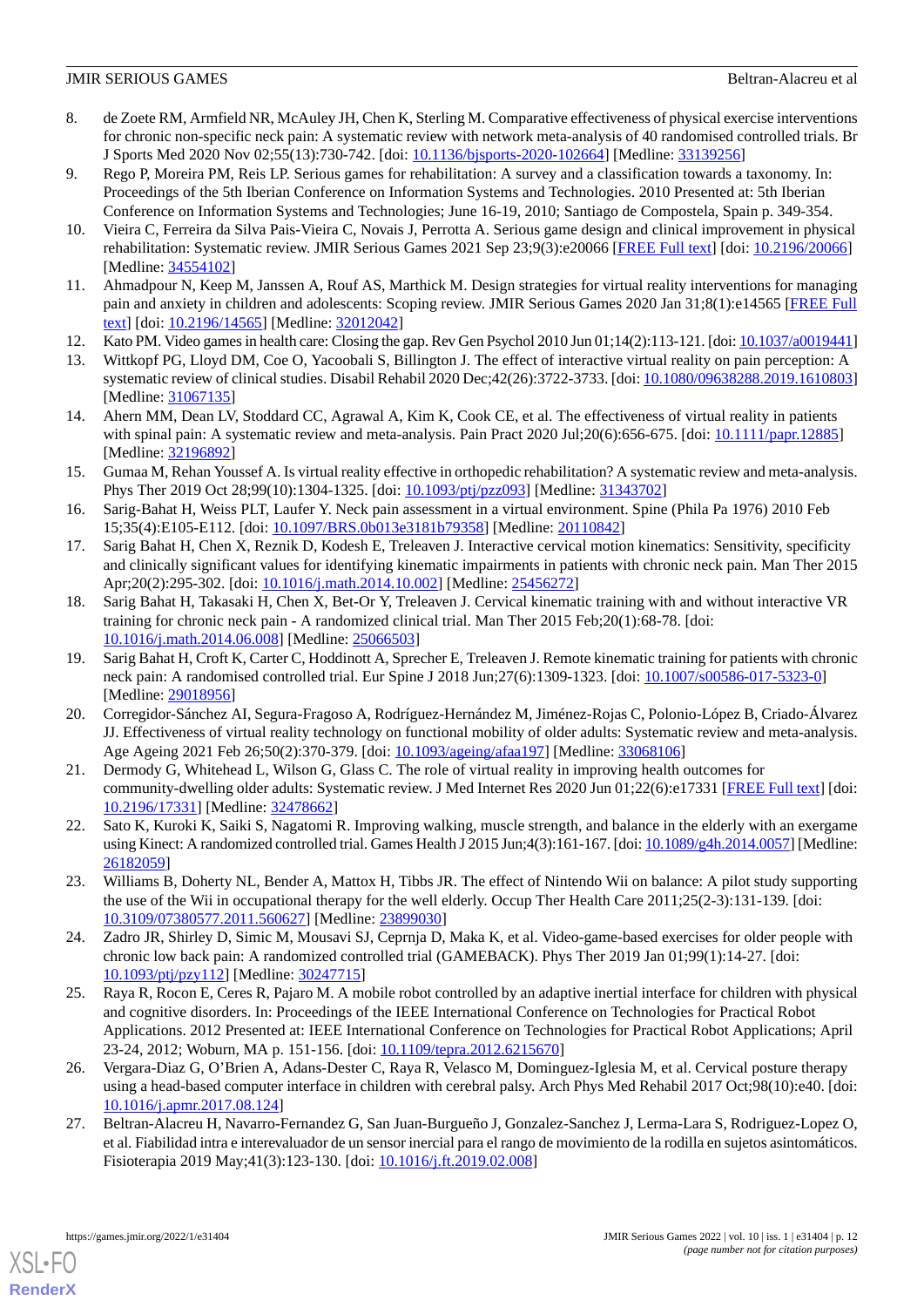- 28. Raya R, Garcia-Carmona R, Sanchez C, Urendes E, Ramirez O, Martin A, et al. An inexpensive and easy to use cervical range of motion measurement solution using inertial sensors. Sensors (Basel) 2018 Aug 07;18(8):2582 [\[FREE Full text\]](https://www.mdpi.com/resolver?pii=s18082582) [doi: [10.3390/s18082582](http://dx.doi.org/10.3390/s18082582)] [Medline: [30087258\]](http://www.ncbi.nlm.nih.gov/entrez/query.fcgi?cmd=Retrieve&db=PubMed&list_uids=30087258&dopt=Abstract)
- <span id="page-12-0"></span>29. Anoro-Hervera A, Lafuente-Pérez A, Navarro-Fernández G, Muñoz-García D, Lerma-Lara S, Beltran-Alacreu H. Intra-rater and inter-rater reliability of cervical active range of movement in young asymptomatic adults using inertial sensors. Expert Rev Med Devices 2019 Dec;16(12):1071-1077. [doi: [10.1080/17434440.2019.1696675\]](http://dx.doi.org/10.1080/17434440.2019.1696675) [Medline: [31752559\]](http://www.ncbi.nlm.nih.gov/entrez/query.fcgi?cmd=Retrieve&db=PubMed&list_uids=31752559&dopt=Abstract)
- <span id="page-12-1"></span>30. Raya R, Rocon E, Gallego JA, Ceres R, Pons JL. A robust Kalman algorithm to facilitate human-computer interaction for people with cerebral palsy, using a new interface based on inertial sensors. Sensors (Basel) 2012;12(3):3049-3067 [[FREE](https://www.mdpi.com/resolver?pii=s120303049) [Full text\]](https://www.mdpi.com/resolver?pii=s120303049) [doi: [10.3390/s120303049](http://dx.doi.org/10.3390/s120303049)] [Medline: [22736992](http://www.ncbi.nlm.nih.gov/entrez/query.fcgi?cmd=Retrieve&db=PubMed&list_uids=22736992&dopt=Abstract)]
- <span id="page-12-3"></span><span id="page-12-2"></span>31. Raya R, Roa J, Rocon E, Ceres R, Pons J. Wearable inertial mouse for children with physical and cognitive impairments. Sens Actuators A Phys 2010 Aug;162(2):248-259. [doi: [10.1016/j.sna.2010.04.019\]](http://dx.doi.org/10.1016/j.sna.2010.04.019)
- <span id="page-12-4"></span>32. Costa V, Ramírez Ó, Otero A, Muñoz-García D, Uribarri S, Raya R. Validity and reliability of inertial sensors for elbow and wrist range of motion assessment. PeerJ 2020;8:e9687 [\[FREE Full text](https://doi.org/10.7717/peerj.9687)] [doi: [10.7717/peerj.9687](http://dx.doi.org/10.7717/peerj.9687)] [Medline: [32864213](http://www.ncbi.nlm.nih.gov/entrez/query.fcgi?cmd=Retrieve&db=PubMed&list_uids=32864213&dopt=Abstract)]
- 33. Hibbard MR, Gordon WA, Stein PN, Grober S, Sliwinski M. Awareness of disability in patients following stroke. Rehabil Psychol 1992;37(2):103-120. [doi: [10.1037/h0079098\]](http://dx.doi.org/10.1037/h0079098)
- <span id="page-12-5"></span>34. Barrett N, Swain I, Gatzidis C, Mecheraoui C. The use and effect of video game design theory in the creation of game-based systems for upper limb stroke rehabilitation. J Rehabil Assist Technol Eng 2016;3:1-16 [[FREE Full text](https://journals.sagepub.com/doi/10.1177/2055668316643644?url_ver=Z39.88-2003&rfr_id=ori:rid:crossref.org&rfr_dat=cr_pub%3dpubmed)] [doi: [10.1177/2055668316643644\]](http://dx.doi.org/10.1177/2055668316643644) [Medline: [31186903\]](http://www.ncbi.nlm.nih.gov/entrez/query.fcgi?cmd=Retrieve&db=PubMed&list_uids=31186903&dopt=Abstract)
- <span id="page-12-6"></span>35. Cota TT, Ishitani L, Vieira N. Mobile game design for the elderly: A study with focus on the motivation to play. Comput Human Behav 2015 Oct;51:96-105. [doi: [10.1016/j.chb.2015.04.026\]](http://dx.doi.org/10.1016/j.chb.2015.04.026)
- <span id="page-12-7"></span>36. Altman DG, Schulz KF, Moher D, Egger M, Davidoff F, Elbourne D, CONSORT Group (Consolidated Standards of Reporting Trials). The revised CONSORT statement for reporting randomized trials: Explanation and elaboration. Ann Intern Med 2001 Apr 17;134(8):663-694. [doi: [10.7326/0003-4819-134-8-200104170-00012](http://dx.doi.org/10.7326/0003-4819-134-8-200104170-00012)] [Medline: [11304107\]](http://www.ncbi.nlm.nih.gov/entrez/query.fcgi?cmd=Retrieve&db=PubMed&list_uids=11304107&dopt=Abstract)
- <span id="page-12-8"></span>37. Beltran-Alacreu H, López-de-Uralde-Villanueva I, Fernández-Carnero J, La Touche R. Manual therapy, therapeutic patient education, and therapeutic exercise, an effective multimodal treatment of nonspecific chronic neck pain: A randomized controlled trial. Am J Phys Med Rehabil 2015 Oct;94(10 Suppl 1):887-897. [doi: [10.1097/PHM.0000000000000293\]](http://dx.doi.org/10.1097/PHM.0000000000000293) [Medline: [25888653](http://www.ncbi.nlm.nih.gov/entrez/query.fcgi?cmd=Retrieve&db=PubMed&list_uids=25888653&dopt=Abstract)]
- <span id="page-12-9"></span>38. Muñoz Tomás M, Gil Gómez J, Gil Gómez H, Lozano Quillis J, Albiol-Pérez S, Forcano García M. Suitability of virtual rehabilitation for elderly: A study of a virtual rehabilitation system using the SEQ. Eur Geriatr Med 2013 Sep;4:S109. [doi: [10.1016/j.eurger.2013.07.358](http://dx.doi.org/10.1016/j.eurger.2013.07.358)]
- <span id="page-12-10"></span>39. Díez Burón F, Marcos Vidal J, Baticón Escudero P, Montes Armenteros A, Bermejo López J, Merino García M. Concordancia entre la escala verbal numérica y la escala visual analógica en el seguimiento del dolor agudo postoperatorio. Rev Esp Anestesiol Reanim 2011 Jan;58(5):279-282. [doi: [10.1016/s0034-9356\(11\)70062-7](http://dx.doi.org/10.1016/s0034-9356(11)70062-7)]
- <span id="page-12-12"></span><span id="page-12-11"></span>40. Emshoff R, Bertram S, Emshoff I. Clinically important difference thresholds of the Visual Analog Scale: A conceptual model for identifying meaningful intraindividual changes for pain intensity. Pain 2011 Oct;152(10):2277-2282. [doi: [10.1016/j.pain.2011.06.003\]](http://dx.doi.org/10.1016/j.pain.2011.06.003) [Medline: [21726939\]](http://www.ncbi.nlm.nih.gov/entrez/query.fcgi?cmd=Retrieve&db=PubMed&list_uids=21726939&dopt=Abstract)
- <span id="page-12-13"></span>41. Andrade Ortega JA, Delgado Martínez AD, Almécija Ruiz R. Validation of a Spanish version of the Neck Disability Index [Article in Spanish]. Med Clin (Barc) 2008 Feb 02;130(3):85-89. [doi: [10.1157/13115352](http://dx.doi.org/10.1157/13115352)] [Medline: [18261377\]](http://www.ncbi.nlm.nih.gov/entrez/query.fcgi?cmd=Retrieve&db=PubMed&list_uids=18261377&dopt=Abstract)
- <span id="page-12-14"></span>42. Akaltun MS, Kocyigit BF. Assessment of the responsiveness of four scales in geriatric patients with chronic neck pain. Rheumatol Int 2021 Oct;41(10):1825-1831 [[FREE Full text](http://europepmc.org/abstract/MED/34302231)] [doi: [10.1007/s00296-021-04957-6\]](http://dx.doi.org/10.1007/s00296-021-04957-6) [Medline: [34302231](http://www.ncbi.nlm.nih.gov/entrez/query.fcgi?cmd=Retrieve&db=PubMed&list_uids=34302231&dopt=Abstract)]
- <span id="page-12-15"></span>43. MacDermid JC, Walton DM, Avery S, Blanchard A, Etruw E, McAlpine C, et al. Measurement properties of the Neck Disability Index: A systematic review. J Orthop Sports Phys Ther 2009 May;39(5):400-417. [doi: [10.2519/jospt.2009.2930](http://dx.doi.org/10.2519/jospt.2009.2930)] [Medline: [19521015](http://www.ncbi.nlm.nih.gov/entrez/query.fcgi?cmd=Retrieve&db=PubMed&list_uids=19521015&dopt=Abstract)]
- <span id="page-12-16"></span>44. López Miquel J, Martí Agustí G. Mini-Examen Cognoscitivo (MEC). Rev Esp Medicina Legal 2011 Jul;37(3):122-127. [doi: [10.1016/s0377-4732\(11\)70075-x](http://dx.doi.org/10.1016/s0377-4732(11)70075-x)]
- <span id="page-12-17"></span>45. Argimon Pallás JM, Jiménez Villa J. Métodos de Investigación Clínica y Epidemiológica. 4a edicion. Barcelona, Spain: Elsevier España; 2013.
- <span id="page-12-18"></span>46. Fatoye F, Gebrye T, Fatoye C, Mbada CE, Olaoye MI, Odole AC, et al. The clinical and cost-effectiveness of telerehabilitation for people with nonspecific chronic low back pain: Randomized controlled trial. JMIR Mhealth Uhealth 2020 Jun 24;8(6):e15375 [\[FREE Full text](https://mhealth.jmir.org/2020/6/e15375/)] [doi: [10.2196/15375\]](http://dx.doi.org/10.2196/15375) [Medline: [32357128\]](http://www.ncbi.nlm.nih.gov/entrez/query.fcgi?cmd=Retrieve&db=PubMed&list_uids=32357128&dopt=Abstract)
- 47. Peretti A, Amenta F, Tayebati SK, Nittari G, Mahdi SS. Telerehabilitation: Review of the state-of-the-art and areas of application. JMIR Rehabil Assist Technol 2017 Jul 21;4(2):e7 [\[FREE Full text\]](https://rehab.jmir.org/2017/2/e7/) [doi: [10.2196/rehab.7511\]](http://dx.doi.org/10.2196/rehab.7511) [Medline: [28733271](http://www.ncbi.nlm.nih.gov/entrez/query.fcgi?cmd=Retrieve&db=PubMed&list_uids=28733271&dopt=Abstract)]
- 48. Tejera DM, Beltran-Alacreu H, Cano-de-la-Cuerda R, Leon Hernández JV, Martín-Pintado-Zugasti A, Calvo-Lobo C, et al. Effects of virtual reality versus exercise on pain, functional, somatosensory and psychosocial outcomes in patients with non-specific chronic neck pain: A randomized clinical trial. Int J Environ Res Public Health 2020 Aug 16;17(16):5950 [[FREE Full text](https://www.mdpi.com/resolver?pii=ijerph17165950)] [doi: [10.3390/ijerph17165950](http://dx.doi.org/10.3390/ijerph17165950)] [Medline: [32824394\]](http://www.ncbi.nlm.nih.gov/entrez/query.fcgi?cmd=Retrieve&db=PubMed&list_uids=32824394&dopt=Abstract)